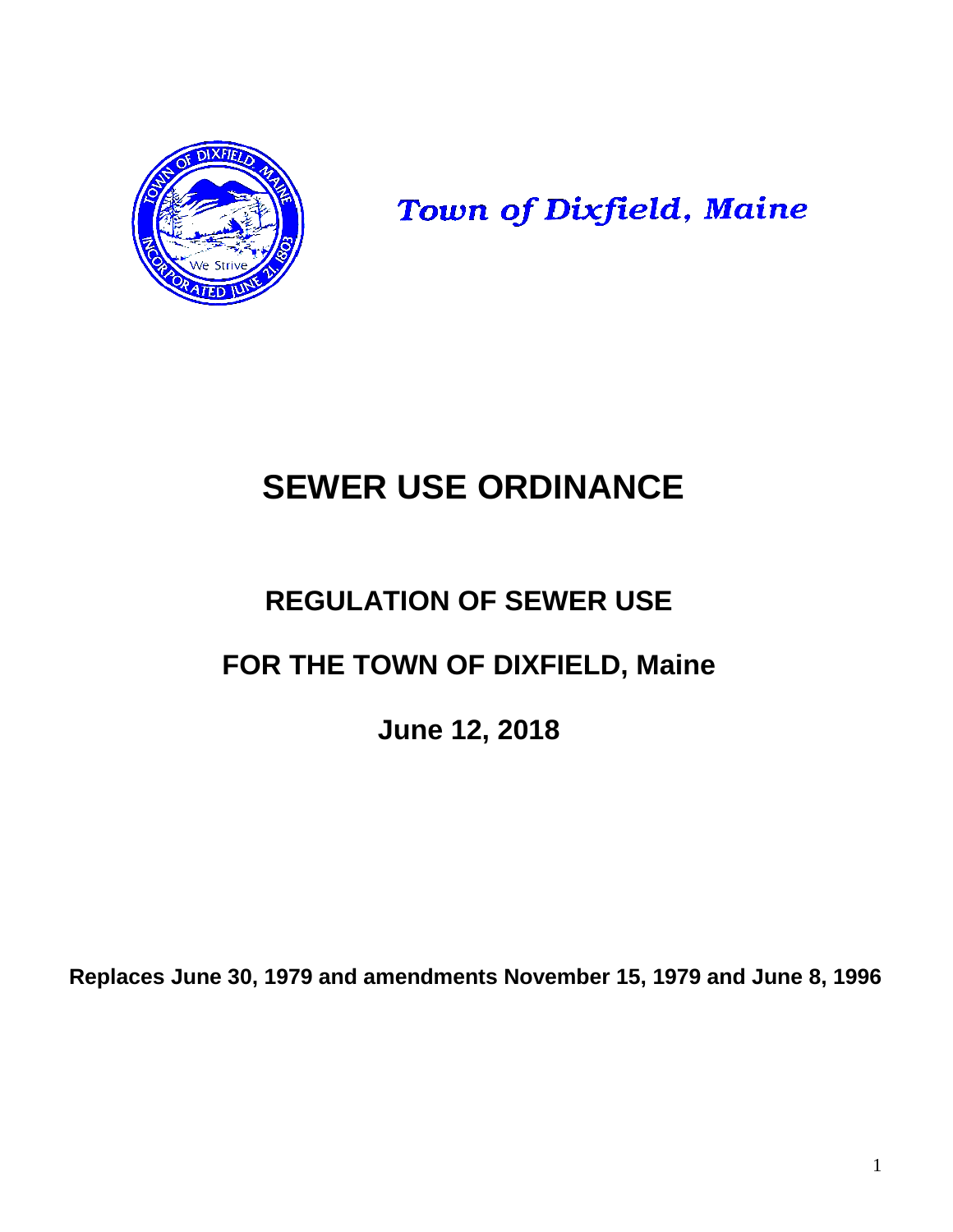#### **INDEX**

| 1A I | к<br>п<br>N |
|------|-------------|
|      |             |

| <b>SECTION</b><br>1              | <b>General Provisions</b>                                                 | 3                       |
|----------------------------------|---------------------------------------------------------------------------|-------------------------|
| <b>SECTION</b><br>$\mathbf{2}$   | <b>Definitions</b>                                                        | $\overline{\mathbf{4}}$ |
| <b>SECTION</b><br>3              | <b>Use of Public Sewers Required</b>                                      | 14                      |
| <b>SECTION</b><br>4              | <b>Private Wastewater Disposal</b>                                        | 14                      |
| <b>SECTION</b><br>5              | <b>Building Sewers and Connections</b><br><b>To Public Sewers</b>         | 16                      |
| <b>SECTION</b><br>6              | <b>Sewer Extensions</b>                                                   | 19                      |
| <b>SECTION</b><br>$\overline{7}$ | <b>Guidelines for Materials and</b><br><b>Construction of Sewer Mains</b> | 24                      |
| <b>SECTION</b><br>8              | <b>Use of Public Sewers</b>                                               | 27                      |
| <b>SECTION</b><br>9              | <b>Pretreatment of Wastewater</b>                                         | 30                      |
| <b>SECTION 10</b>                | <b>Individual Wastewater Discharge</b><br><b>Permits</b>                  | 32                      |
| <b>SECTION 11</b>                | <b>Protection from Damage</b>                                             | 34                      |
| <b>SECTION 12</b>                | <b>Powers and Authority of Inspectors</b>                                 | 35                      |
| <b>SECTION 13</b>                | <b>Administrative Enforcement Remedies</b>                                | 35                      |
| <b>SECTION 14</b>                | <b>Sewer Service Charge</b>                                               | 37                      |
| <b>SECTION 15</b>                | <b>Payment of Outstanding Fees &amp; Penalties</b>                        | 40                      |
| <b>SECTION 16</b>                | <b>Validity of Ordinance</b>                                              | 40                      |
| <b>SECTION 17</b>                | <b>Ordinance in Force</b>                                                 | 40                      |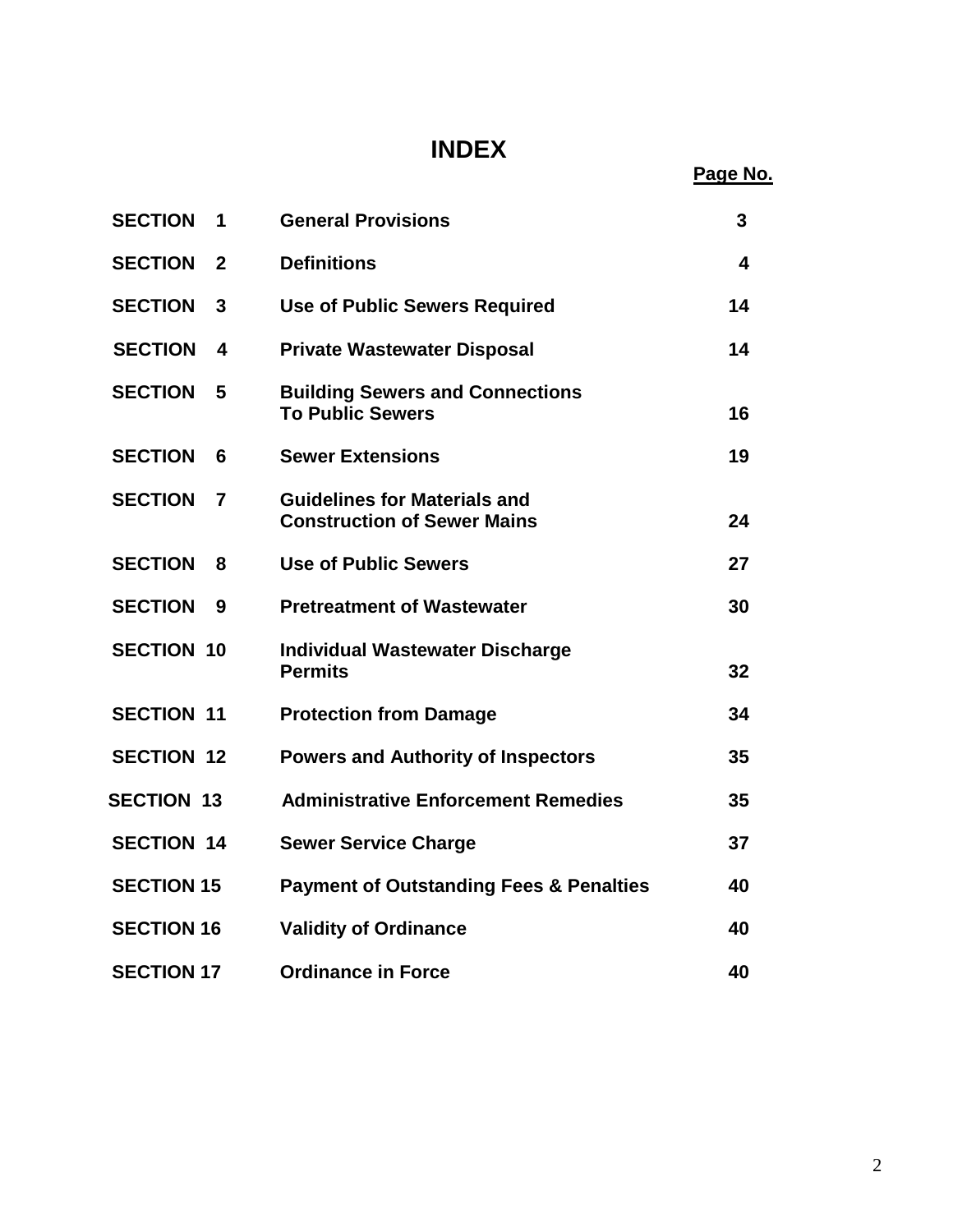## **DIXFIELD SEWER ORDINANCE**

### **SECTION 1—GENERAL PROVISIONS**

#### 1.1 **Purpose and Policy**

This ordinance sets forth uniform requirements for Users of the Publicly Owned Sanitary Sewer Collection System for the Town of Dixfield and enables the Town to comply with all applicable State and Federal laws, including the Clean Water Act (33 United States Code [U.S.C.] section 1251 et seq.) and the General Pretreatment Regulations (Title 40 of the *Code of Federal Regulations* [CFR] Part 403). The objectives of this ordinance are:

1). To prevent the introduction of pollutants into the Sanitary Sewer Collection System and the Publicly Owned Treatment Works that will pass through the Publicly Owned Treatment Works, inadequately treated, into receiving waters, or otherwise be incompatible with the Publicly Owned Treatment Works;

2). To provide for fees for the equitable distribution of the cost of operation, maintenance, and improvement of the Sanitary Sewer Collection System; and

3). To apply to all Users of the Sanitary Sewer Collection System; This ordinance authorizes the issuance of individual wastewater discharge permits; provides for monitoring, compliance, and enforcement activities; establishes administrative review procedures; requires User reporting; and provides for the setting of fees for the equitable distribution of costs resulting from the program established herein.

#### 1.2 **Administration**

Except as otherwise provided herein, the Superintendent shall administer, implement, and enforce the provisions of this ordinance. Any powers granted to or duties imposed upon the Superintendent may be delegated by the Superintendent to a duly authorized employee.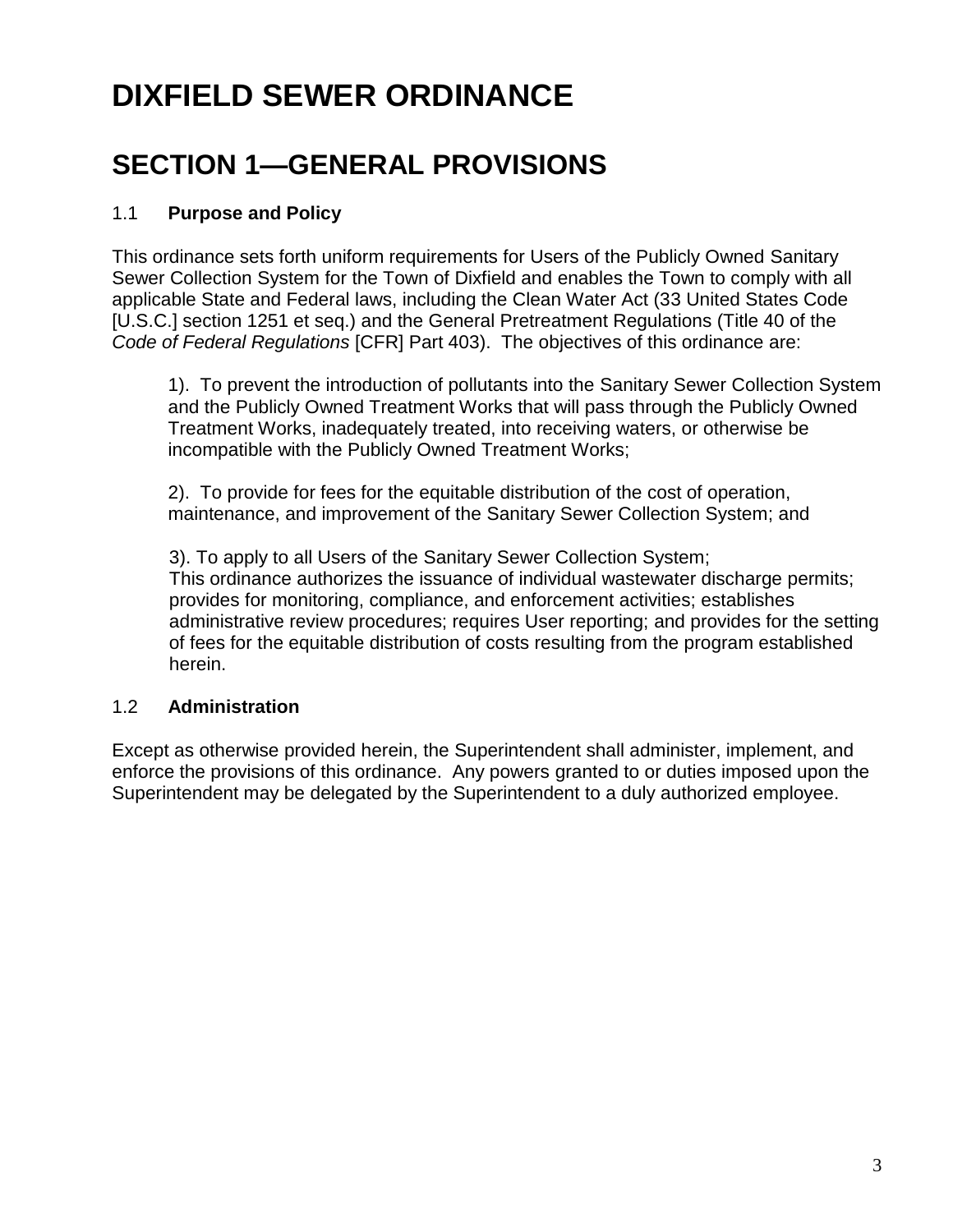## **SECTION 2 - DEFINITIONS**

2.1 **ABBREVIATIONS**: The following abbreviations, when used in this ordinance, shall have the designated meanings:

**AASHTO** shall mean American Association of State Highway and Transportation Officials **ANSI** shall mean American National Standards Institute **APHA** shall mean American Public Health Association **ASTM** shall mean American Society of Testing and Materials **AWWA** shall mean American Water Works Association **BOD** shall mean Biochemical Oxygen Demand **BMP** shall mean Best Management Practice **BMR** shall mean Baseline Monitoring Report **CCTV** Closed Caption Television (used to refer to robotic video pipe inspection) **CFR** shall mean Code of Federal Regulations **CIU** shall mean Categorical Industrial User **COD** shall mean Chemical Oxygen Demand **DEP** shall mean the Maine Department of Environmental Protection **EPA** shall mean U.S. Environmental Protection Agency **GPD** shall mean gallons per day **GPM** shall mean gallons per minute **IU** shall mean Industrial User **mg/l** shall mean milligrams per liter **MGD** shall mean million gallons per day **MEPDES** shall mean Maine Pollutant Discharge Elimination System **NPDES** shall mean National Pollutant Discharge Elimination System **NSCIU** shall mean Non-Significant Categorical Industrial User **PACP** Pipeline Assessment Certification Program (NASSCO) National Association of Sewer Service Companies **POTW** shall mean Publicly Owned Treatment Works **RCRA** shall mean Resource Conservation and Recovery Act **RMSD** Rumford Mexico Sewerage District **SIU** shall mean Significant Industrial User

**SNC** shall mean Significant Noncompliance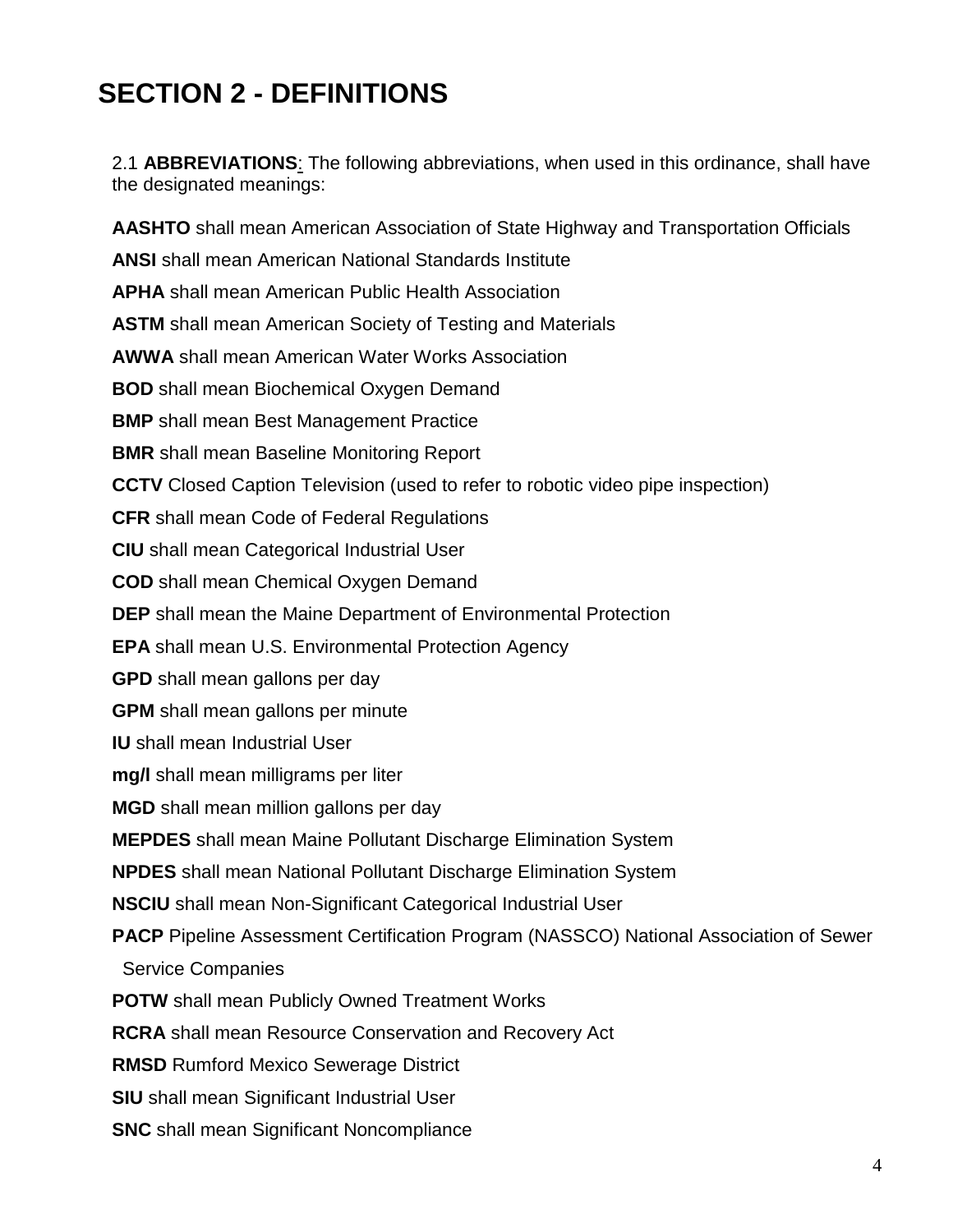**TSS** shall mean Total Suspended Solids

**USC** shall mean United States Code

**WEF** shall mean Water Environmental Federation.

2.2 **DEFINITIONS:** Unless the context specifically indicates otherwise, the meaning of terms used in this Ordinance will be as follows:

**Act or "the Act"** shall mean the Federal Water Pollution Control Act, also known as the Clean Water Act, as amended, 33 U.S.C. section 1251 et seq.

#### **Authorized or Duly Authorized Representative of the User**:

(1) If the User is a corporation:

(a) The president, secretary, treasurer, or a vice-president of the corporation in charge of a principal business function, or any other person who performs similar policy or decision-making functions for the corporation; or

(b) The manager of one or more manufacturing, production, or operating facilities, provided the manager is authorized to make management decisions that govern the operation of the regulated facility including having the explicit or implicit duty of making major capital investment recommendations, and initiate and direct other comprehensive measures to assure long-term environmental compliance with environmental laws and regulations; can ensure that the necessary systems are established or actions taken to gather complete and accurate information for individual wastewater discharge permit [or general permit requirements; and where authority to sign documents has been assigned or delegated to the manager in accordance with corporate procedures.

- (2) If the User is a partnership or sole proprietorship: a general partner or proprietor, respectively.
- (3) If the User is a Federal, State, or local governmental facility: a director or highest official appointed or designated to oversee the operation and performance of the activities of the government facility, or their designee.
- (4) The individuals described in paragraphs 1 through 3, above, may designate a Duly Authorized Representative if the authorization is in writing, the authorization specifies the individual or position responsible for the overall operation of the facility from which the discharge originates or having overall responsibility for environmental matters for the company, and the written authorization is submitted to the Town.

**Biochemical Oxygen Demand or BOD** shall mean the quantity of oxygen utilized in the biochemical oxidation of organic matter under standard laboratory procedures for five (5) days at 20 degrees centigrade, expressed as a mg/l concentration.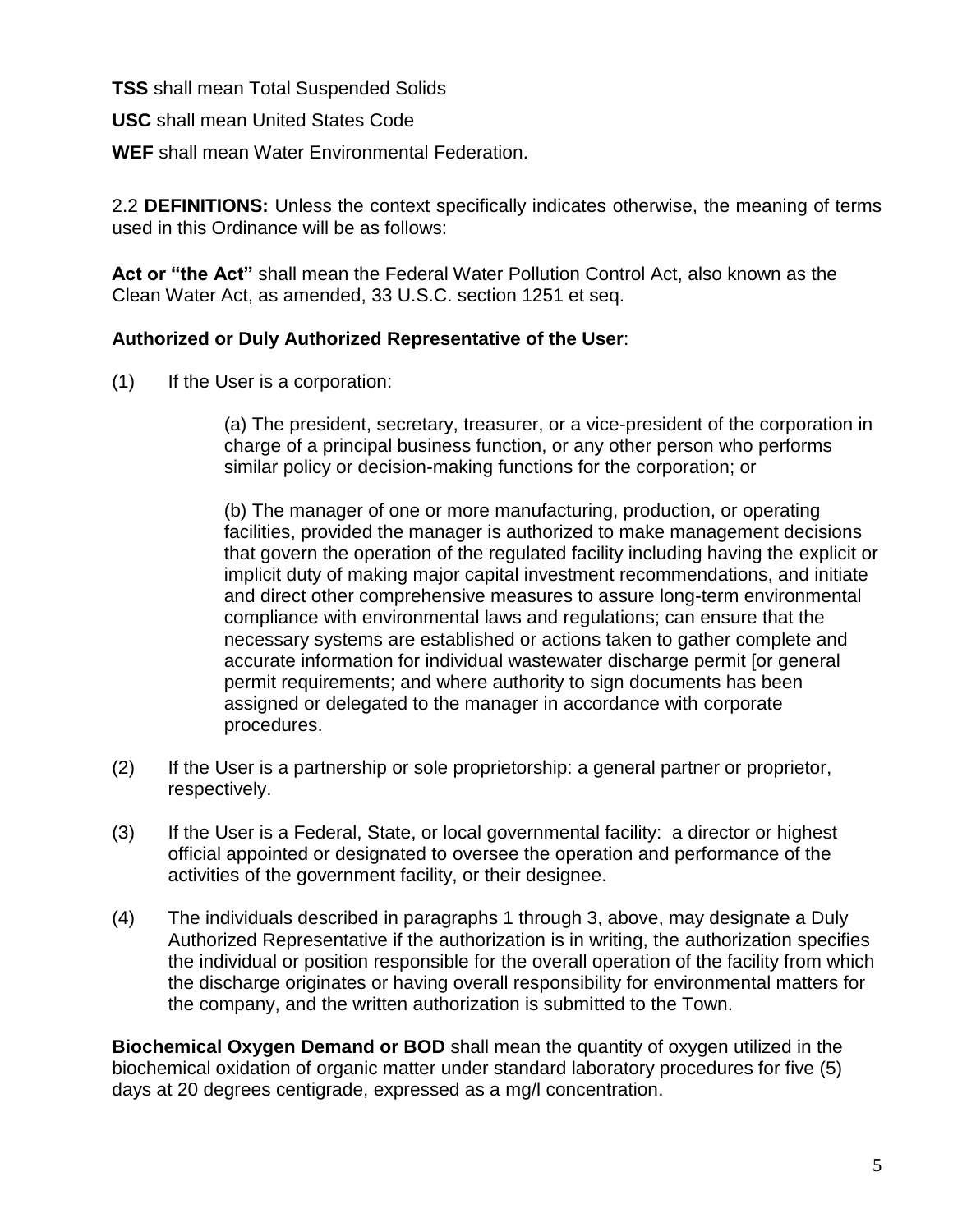**Best Management Practices or BMPs** shall mean schedules of activities, prohibitions of practices, maintenance procedures, and other management practices listed in 40 CFR 403.5(a)(1) and (b). BMPs include treatment requirements, operating procedures, and practices to control plant site runoff, spillage or leaks, sludge or waste disposal, or drainage from raw materials storage.

**Building** shall mean a structure built, erected and framed of component structural parts designed for the housing, shelter, enclosure, or support of persons, animals or property of any kind.

**Building Contractor** shall mean any person, persons, or corporation who undertakes to construct, either under contract or for resale, any habitable building.

**Building Drain** shall mean the part of the lowest horizontal piping of a drainage system which receives the discharge from soil, waste, and other drainage pipes within the walls of the building and conveys it to the building sewer, ending eight (8) feet (by BOCA code) outside the inner face of the building wall.

**Building Sewer** shall mean the extension from the building drain to the public sewer, or other place of disposal, also called house connection.

**Categorical Pretreatment Standard or Categorical Standard** shall mean any regulation containing pollutant discharge limits promulgated by EPA in accordance with sections 307(b) and (c) of the Act (33 U.S.C. section 1317) that apply to a specific category of Users and that appear in 40 CFR Chapter I, Subchapter N, Parts 405-471.

**Categorical Industrial User** shall mean an Industrial User subject to a categorical Pretreatment Standard or categorical Standard.

**Combined Sewer** shall mean a sewer receiving both surface runoff and sewage. Specified composite sample shall mean a collection of grab samples collected over a period of time of flow event combined into one sample.

**Contractor** shall mean any person, firm or corporation approved by the Governing Body to do work in the Town.

**Cooling Water** The water discharged from any use such as air conditioning, cooling, or refrigeration, or to which the only pollutant added is heat.

**DOT HANDBOOK** is defined as the State of Maine, Department of Transportation, Standard Specifications, Highways and Bridges publication, most recent edition.

**Daily Maximum** shall mean the arithmetic average of all effluent samples for a pollutant collected during a calendar day.

**Daily Maximum Limit** shall mean the maximum allowable discharge limit of a pollutant during a calendar day. Where Daily Maximum Limits are expressed in units of mass, the daily discharge is the total mass discharged over the course of the day. Where Daily Maximum Limits are expressed in terms of a concentration, the daily discharge is the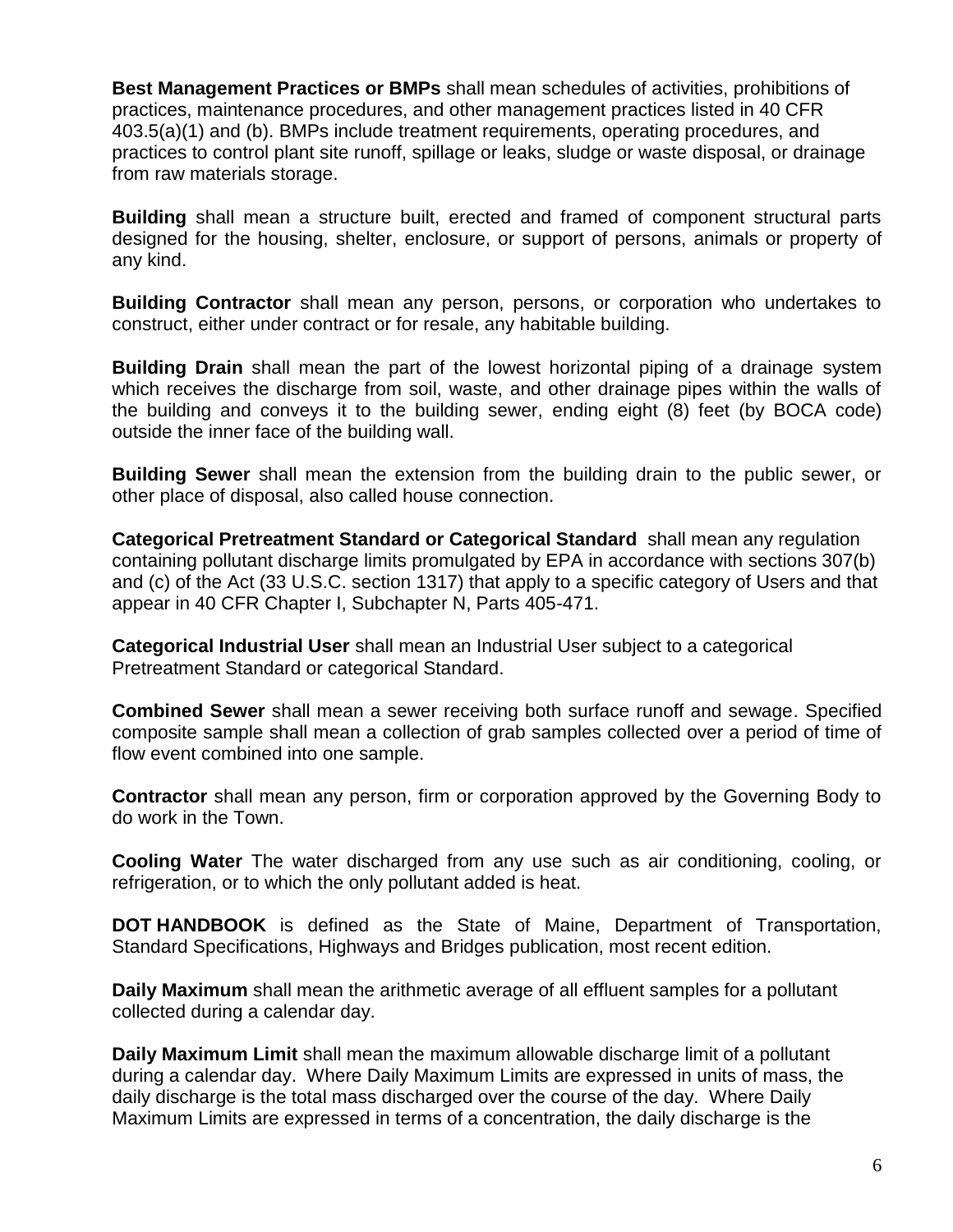arithmetic average measurement of the pollutant concentration derived from all measurements taken that day.

**Developer** shall mean any person, persons, or corporation who undertakes to construct simultaneously more than one housing unit on a given tract or land subdivision.

**Dwelling Unit:** A room or group of rooms designed and equipped containing cooking, sleeping and toilet facilities exclusively for use as living quarters for only one (1) family. The term includes manufactured housing and mobile homes, but not recreational vehicles, motel units, cabins or cottages. Each unit of a multi-family or condominium unit shall be considered a single dwelling unit.

**Easement** shall mean an acquired legal right for the specific use of land owned by others.

**Engineer** shall mean the Professional Engineer retained by the Town. In the event the Town has not retained an Engineer, the term "Engineer" as used herein will be construed to mean the Board of Selectmen of the Town of Dixfield.

**Existing Source** shall mean any source of discharge that is not a "New Source."

**Floatable Oil** is oil, fat or grease in a physical state such that it will separate by gravity from wastewater by treatment in an approved pre-treatment facility. A wastewater shall be considered free of floatable oil if it is properly pre-treated and the wastewater does not interfere with the collection system.

**Garbage** shall mean the animal and vegetable waste resulting from the handling, preparation, cooking and serving of food.

**Governing Body** shall mean the duly elected Board of Selectmen of the Town of Dixfield or their authorized deputy or representative.

**Grab Sample** shall mean a sample that is taken from a waste stream without regard to the flow in the waste stream instantaneously.

**House Connection** shall mean the extension from the building drain to the public sewer, or other place of disposal, also called Building Sewer.

**Indirect Discharge or Discharge** shall mean the introduction of pollutants into the POTW from any non-domestic source.

**Instantaneous Limit** shall mean the maximum concentration of a pollutant allowed to be discharged at any time, determined from the analysis of any grab or composite sample collected, independent of the industrial flow rate and the duration of the sampling event.

**Interference** shall mean a discharge that, alone or in conjunction with a discharge or discharges from other sources, inhibits or disrupts the POTW, its treatment processes or operations or its sludge processes, use or disposal; and therefore, is a cause of a violation of the RMSD's MEPDES permit or of the prevention of sewage sludge use or disposal in compliance with any of the following statutory/regulatory provisions or permits issued thereunder, or any more stringent State or local regulations: section 405 of the Act; the Solid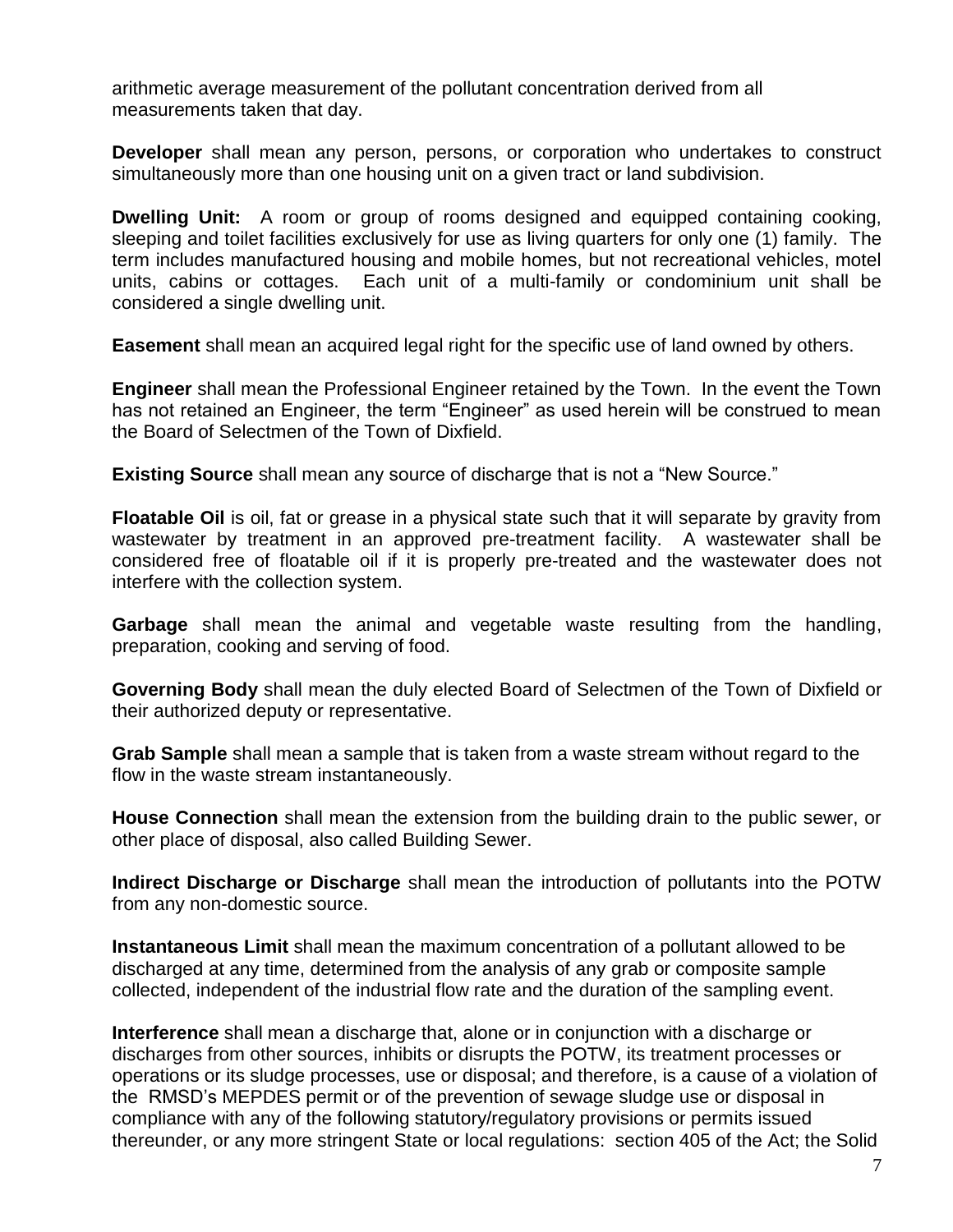Waste Disposal Act, including Title II commonly referred to as the Resource Conservation and Recovery Act (RCRA); any State regulations contained in any State sludge management plan prepared pursuant to Subtitle D of the Solid Waste Disposal Act; the Clean Air Act; the Toxic Substances Control Act; and the Marine Protection, Research, and Sanctuaries Act.

**Local Limit** shall mean specific discharge limits developed and enforced by the Town upon industrial or commercial facilities to implement the general and specific discharge prohibitions listed in 40 CFR 403.5(a)(1) and (b).

**Manager** shall mean the Town Manager of Dixfield, or the individual designated by the Governing Body to perform this function, or the authorized deputy, agent, or representative of this individual.

**Mass Limitations or Mass Based Standards** shall mean a discharge limit that is measured in a mass unit such as pounds.

**May** is permissive.

**Medical Waste** shall mean isolation wastes, infectious agents, human blood and blood products, pathological wastes, sharps, body parts, contaminated bedding, surgical wastes, potentially contaminated laboratory wastes, and dialysis wastes.

**Minimum Charge** – see Ready to Serve Charge.

**Monthly Average** shall mean the sum of all "daily discharges" measured during a calendar month divided by the number of "daily discharges" measured during that month.

**Monthly Average Limit** shall mean the highest allowable average of "daily discharges" over a calendar month, calculated as the sum of all "daily discharges" measured during a calendar month divided by the number of "daily discharges" measured during that month.

**Natural Outlet** shall mean any outlet into a watercourse, ditch, pond, lake, or other body of surface or ground water.

#### **New Source** shall mean:

(1) Any building, structure, facility, or installation from which there is (or may be) a discharge of pollutants, the construction of which commenced after the publication of proposed Pretreatment Standards under section 307(c) of the Act that will be applicable to such source if such Standards are thereafter promulgated in accordance with that section, provided that:

(a) The building, structure, facility, or installation is constructed at a site at which no other source is located; or

(b) The building, structure, facility, or installation totally replaces the process or production equipment that causes the discharge of pollutants at an Existing Source; or

(c) The production or wastewater generating processes of the building, structure, facility, or installation are substantially independent of an Existing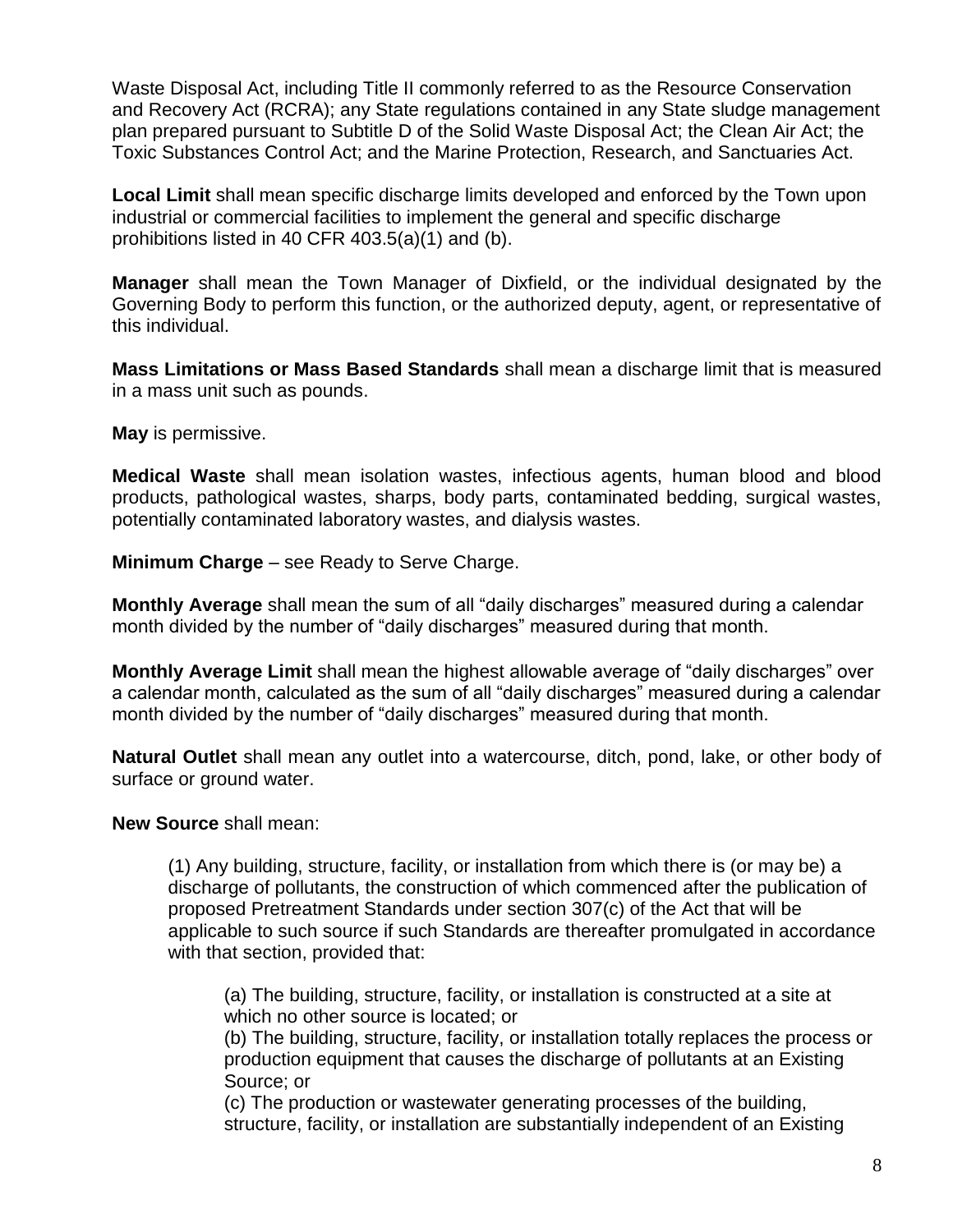Source at the same site. In determining whether these are substantially independent, factors such as the extent to which the new facility is integrated with the existing plant, and the extent to which the new facility is engaged in the same general type of activity as the Existing Source, should be considered.

(2) Construction on a site at which an Existing Source is located results in a modification rather than a New Source if the construction does not create a new building, structure, facility, or installation meeting the criteria of Section (1)(b) or (c) above but otherwise alters, replaces, or adds to existing process or production equipment.

(3) Construction of a New Source as defined under this paragraph has commenced if the owner or operator has:

(a) Begun, or caused to begin, as part of a continuous onsite construction program

(i) any placement, assembly, or installation of facilities or equipment; or (ii) significant site preparation work including clearing, excavation, or removal of existing buildings, structures, or facilities which is necessary for the placement, assembly, or installation of new source facilities or equipment; or

(b) Entered into a binding contractual obligation for the purchase of facilities or equipment which are intended to be used in its operation within a reasonable time. Options to purchase or contracts which can be terminated or modified without substantial loss, and contracts for feasibility, engineering, and design studies do not constitute a contractual obligation under this paragraph.

**Non-contact Cooling Water** shall mean water used for cooling that does not come into direct contact with any raw material, intermediate product, waste product, or finished product.

**Owner** shall mean any individual, company, firm, association, society or group having title to the referenced real property.

**Pass Through** shall mean a discharge which exits the POTW into waters of the United States in quantities or concentrations which, alone or in conjunction with a discharge or discharges from other sources, is a cause of a violation of any requirement of the RMSD's MEPDES permit, including an increase in the magnitude or duration of a violation.

**Person(s)** shall mean any individual, company, firm, association, society or group.

**pH**. shall mean a measure of the acidity or alkalinity of a solution, expressed in standard units.

**Plumbing Inspector** shall mean the individual duly appointed by the Board of Selectmen who is responsible to perform duties as outlined in Title 30, Section 3222 of the Maine Revised Statutes.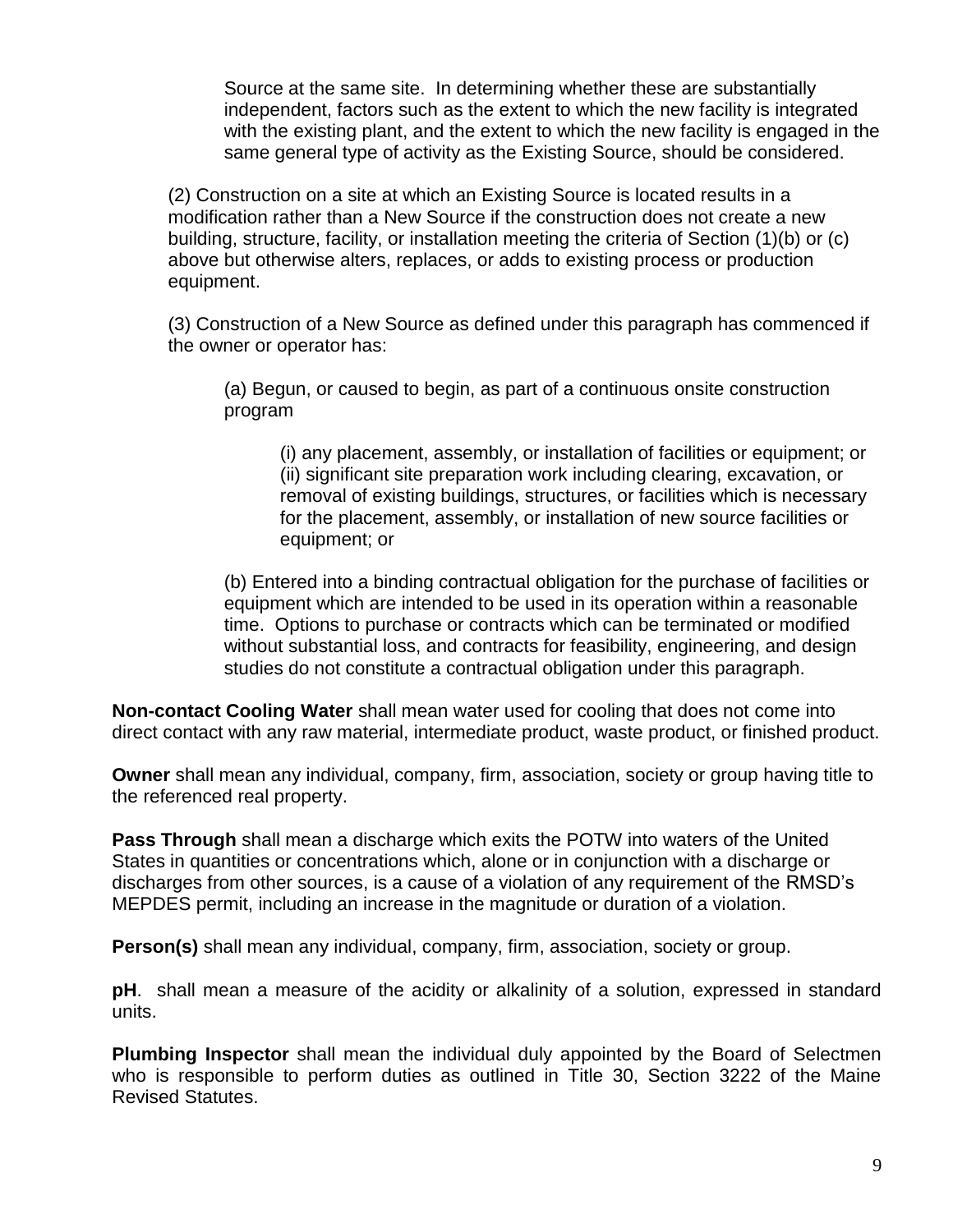**Pollutant** shall mean dredged spoil, solid waste, incinerator residue, filter backwash, sewage, garbage, sewage sludge, munitions, Medical Wastes, chemical wastes, biological materials, radioactive materials, heat, wrecked or discarded equipment, rock, sand, cellar dirt, municipal, agricultural and industrial wastes, and certain characteristics of wastewater (e.g., pH, temperature, TSS, turbidity, color, BOD, COD, toxicity, metals, or odor).

**Pretreatment** shall mean the reduction of the amount of pollutants, the elimination of pollutants, or the alteration of the nature of pollutant properties in wastewater prior to, or in lieu of, introducing such pollutants into the POTW. This reduction or alteration can be obtained by physical, chemical, or biological processes; by process changes; or by other means, except by diluting the concentration of the pollutants unless allowed by an applicable Pretreatment Standard.

**Pretreatment Requirements** shall mean any substantive or procedural requirement related to pretreatment imposed on a User, other than a Pretreatment Standard.

**Pretreatment Standards or Standards** shall mean Pretreatment Standards shall mean prohibited discharge standards, categorical Pretreatment Standards, and Local Limits.

**Prohibited Discharge Standards or Prohibited Discharges** shall mean absolute prohibitions against the discharge of certain substances; these prohibitions appear in Section 2.1 of this ordinance.

**Properly Shredded Garbage** shall mean the wastes from the preparation, cooking and dispensing of food or produce that has been shredded to such a degree that all particles will be carried freely under the flow conditions normally prevailing in public sewers, with no particle greater than  $\frac{1}{2}$  inch in any dimension.

**Property Line** shall mean the property boundary line if the building sewer is to connect with the public sewer in a public street. "Property Line" shall mean the edge of a sewer right-ofway in those instances where the building sewers connect to a public sewer in a sewer rightof-way.

**Public Sewer** shall mean a common sewer owned, operated, and maintained by public authority, or governmental agency. Public Sewer does not include the Building Sewer or its connection to the Public Sewer.

**Publicly Owned Treatment Works or POTW** shall mean a treatment works, as defined by section 212(2)(A) of the Act (33 U.S.C. section 1292), which is owned by the Town. This definition includes any devices or systems used in the collection, storage, treatment, recycling, and reclamation of sewage or industrial wastes of a liquid nature and any conveyances, which convey wastewater to a treatment plant.

**Ready to Serve Charge or Minimum Charge** is that portion of the fee related to capital expenditures and retirement of debt service.

**Sanitary Sewer** shall mean a sewer which carries sewage and to which storm, surface, and ground waters are not intentionally admitted.

**SCH 40:** SCH (schedule) 40 is the designation for polyvinyl chloride (PVC) pipe typically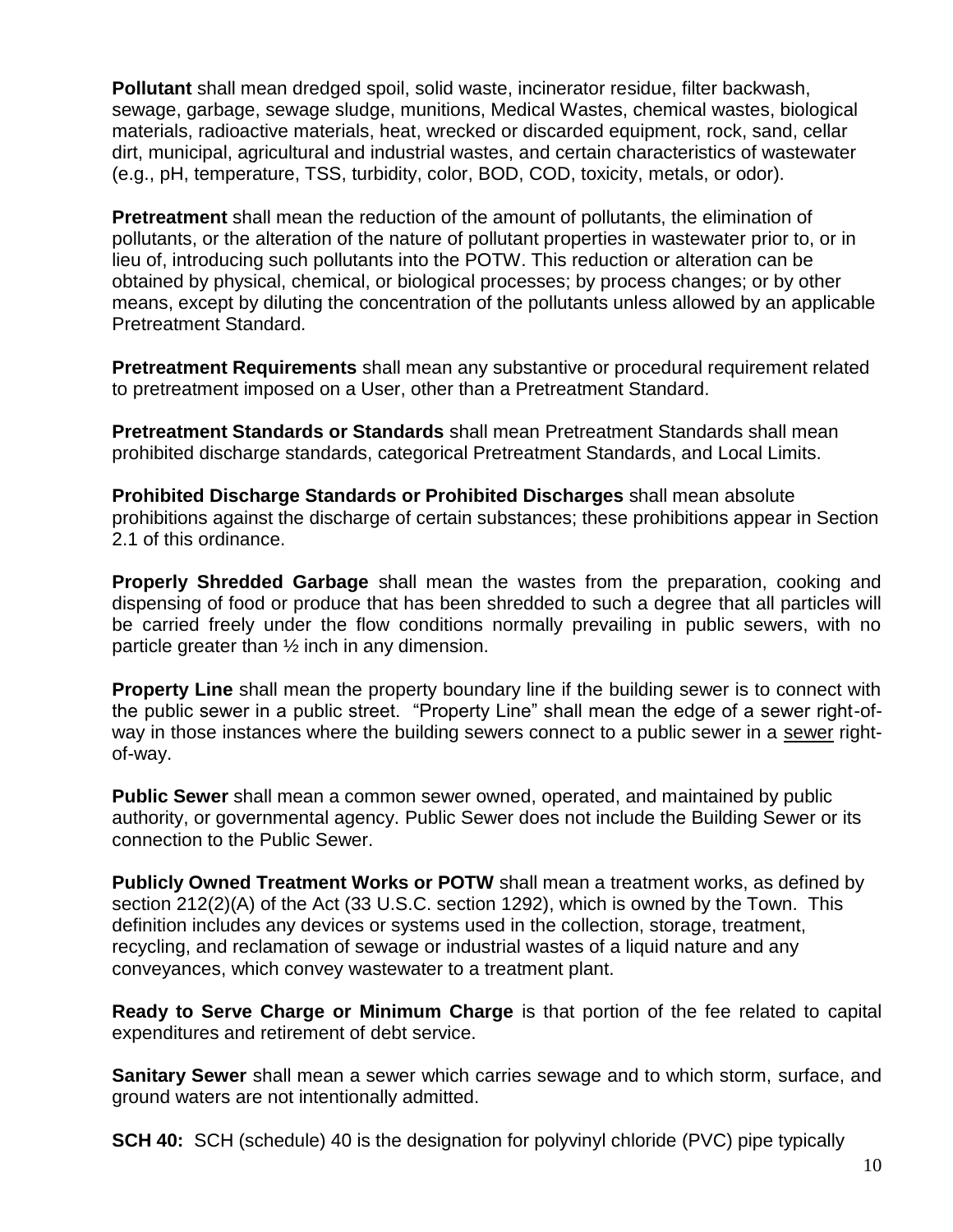specified for use as gravity sewer lines inside a structure e.g. home, business, etc. and to a distance equal to 8 feet away from the outside face of the structure.

**SDR 35:** SDR (standard dimension ratio) 35 is the designation for polyvinyl chloride (PVC) pipe typically specified for use as gravity sewer lines installed to a maximum depth as recommended by the manufacturer. The SDR 35 notation defines the wall thickness of the pipe based on the relationship between the outside and the inside diameters of the pipe.

**Holding Tank Waste** shall mean any sewage from tanks such as vessels, chemical toilets, campers, and trailers.

**Septic Tank Waste** shall mean anaerobic sewerage waste collected in a tank or vessel that retains solid matter and allows effluent to emanate to a POTW or drainage field.

**Sewage** shall mean human excrement (toilet waste) and gray water (household showers, dishwashing operations, etc.).

**Sewer** shall mean a pipe or conduit for carrying sewage.

#### **Shall** is mandatory

#### **Significant Industrial User (SIU)** shall mean:

- (1) An Industrial User subject to categorical Pretreatment Standards; or
- (2) An Industrial User that:

(a) Discharges an average of twenty-five thousand (25,000) gpd or more of process wastewater to the POTW .

(b) Contributes a process waste-stream which makes up five (5) percent or more of the average dry weather hydraulic or organic capacity of the POTW treatment plant; or (c) Is designated as such by the Town on the basis that it has a reasonable potential for adversely affecting the POTW's operation or for violating any Pretreatment Standard or Requirement.

(3) Upon a finding that a User meeting the criteria in Subsection (2) of this part has no reasonable potential for adversely affecting the POTW's operation or for violating any Pretreatment Standard or Requirement, the Town may at any time, on its own initiative or in response to a petition received from an Industrial User, and in accordance with procedures in 40 CFR 403.8(f)(6). This includes "someone" in Dixfield must research to comply with  $403.3(v)(1)$ ,  $403.0(v)(2)$ ,  $403.9$ ,  $403.18(d)$ , and 403.12(i)(1) determine that such User should not be considered a Significant Industrial User.

**Slug Load or Slug Discharge** shall mean any discharge at a flow rate or concentration, which could cause a violation of the prohibited discharge standards of this ordinance. A Slug Discharge is any Discharge of a non-routine, episodic nature, including but not limited to an accidental spill or a non-customary batch Discharge, which has a reasonable potential to cause Interference or Pass Through, or in any other way violate the POTW's regulations, Local Limits or Permit conditions.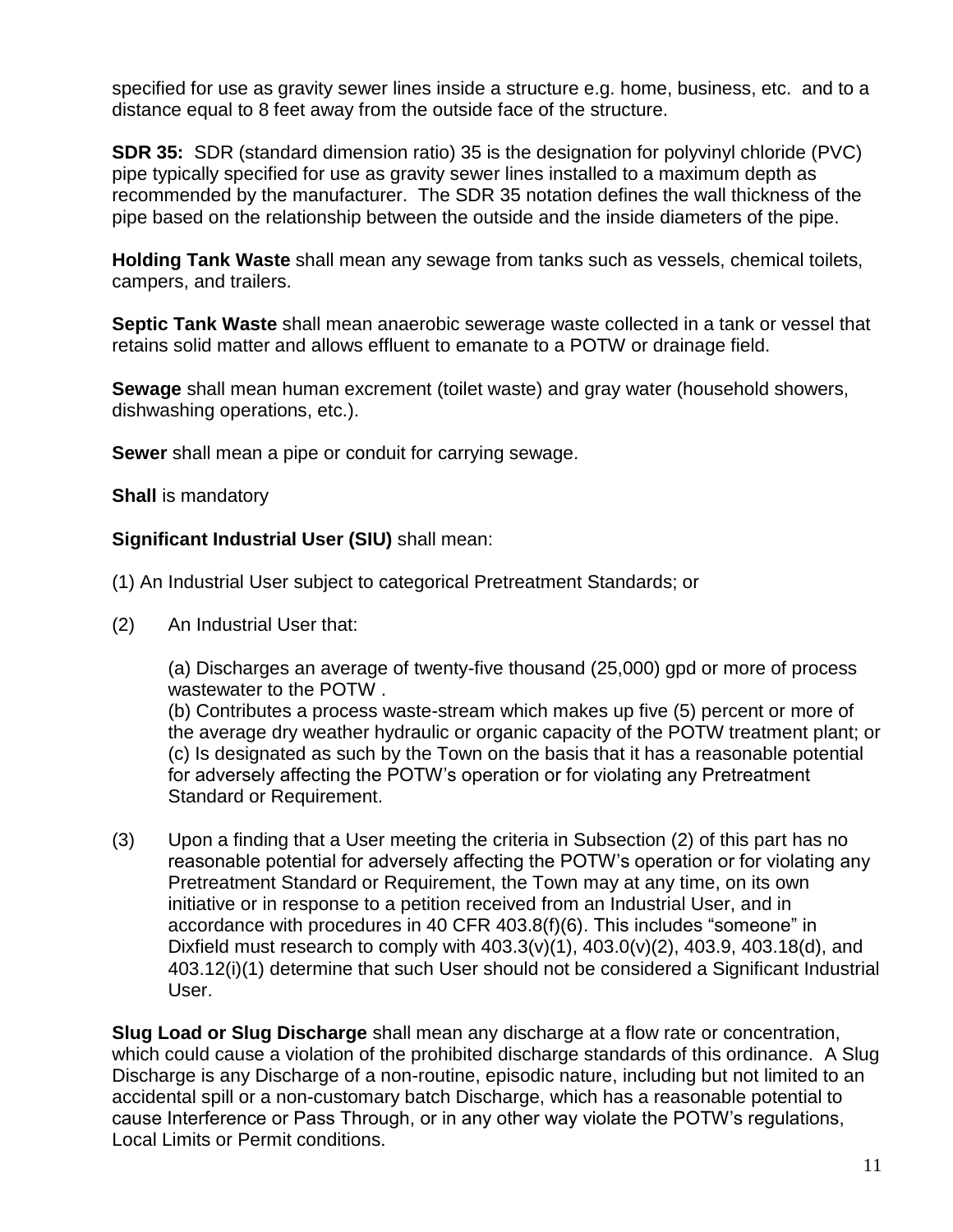**Standard Methods** shall mean the latest edition of the publication approved by EPA Standard Methods for the Examination of Water and Wastewater, published by APHA, AWWA and WEF.

**State Plumbing Code** shall mean the State of Maine Plumbing Code, as amended from time to time.

**Storm Water** shall mean any flow occurring during or following any form of natural precipitation, and resulting from such precipitation, including snowmelt.

**Storm Sewer** or **Storm Ditch** shall mean a pipe, conduit or swale which carries storm and surface waters and drainage but excludes sewage and industrial wastes.

**Suitable Material** – In general, suitable materials for fill, backfill and embankment materials shall be composed of clean, fine earth, rock or sand, free from grass, roots, brush, or other vegetation. The following types of suitable materials are designated and defined as follows: (1) Base Gravel: As described in section 703.06(a) Type A of the DOT Handbook.

- (2) Sub-base Gravel: As described in Section 703.06(b) Type D of the DOT Handbook.
- (3) Common Borrow: Common borrow shall consist of earth, suitable for embankment construction, free from frozen material, perishable rubbish, peat and other unsuitable material. The moisture content shall be sufficient to provide the required compaction and stable embankment. In no case shall the moisture content exceed 4 percent above or below optimum. The optimum moisture content shall be determined in accordance with ASTM D698.
- (4) Crushed Stone: Crushed stone shall be durable crushed rock consisting of the angular fragments obtained by breaking and crushing solid or shattered natural rock and reasonably free from thin, flat, elongated, or other objectionable pieces. It shall be reasonably free from sand, clay, loam, chemical decay, or deleterious materials and not more than one percent of materials passing a No. 200 sieve will be allowed to adhere to the crushed stone. The stone shall meet the following gradation requirements:
	- (a)  $\frac{3}{4}$ -inch crushed stone: 100% passing the 1-inch sieve; 95-100% passing the  $\frac{3}{4}$ -inch sieve; 35-70% passing the  $\frac{1}{2}$ -inch sieve; 0 – 25% passing the 3/8-inch sieve.
	- (b) 1  $\frac{1}{2}$ -inch crushed stone: 100% passing the 2-inch sieve; 95-100% passing the 1  $\frac{1}{2}$ -inch sieve; 35-70% passing the 1-inch sieve; 0 – 25% passing the  $\frac{3}{4}$ -inch sieve.
- (5) Sand: Sand shall conform to the gradation requirements as described in Section 703.01 of the DOT Handbook.
- (6) Where any of the above materials are to be used for bedding materials, it shall further meet the following additional criteria: bedding material shall be so graded that 100%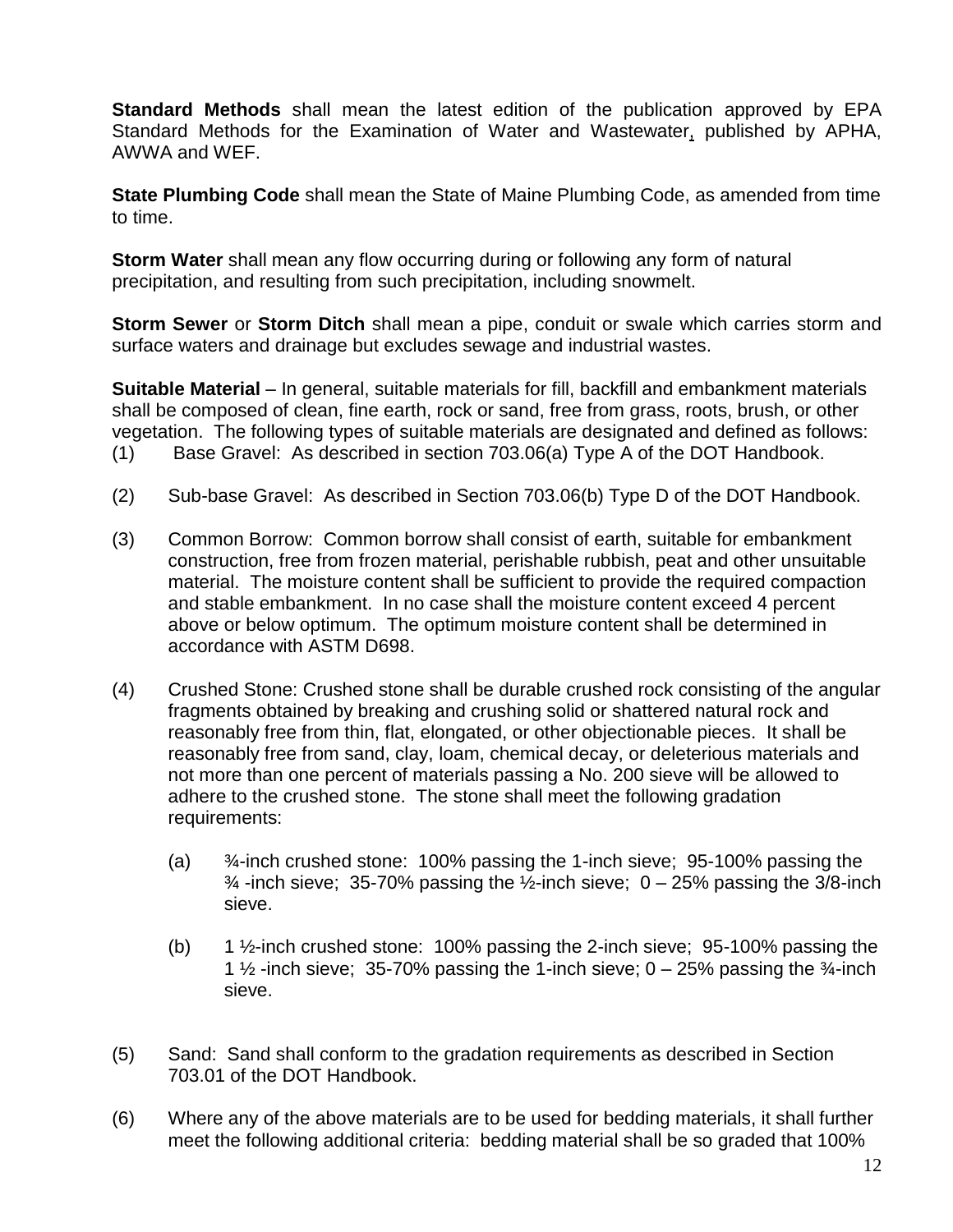will pass a 1-inch screen and not more than 10% will pass a 200-mesh sieve. In the event abnormally unstable or wet conditions are encountered, bedding material shall be crushed stone.

**Superintendent** shall mean the company or person designated by the Town Manager to supervise the operation of the sanitary sewer collection system , and who is charged with certain duties and responsibilities by this ordinance**.** The term also means a Duly Authorized Representative of the Superintendent.

**Total Suspended Solids or Suspended Solids** shall mean the total suspended matter that floats on the surface of, or is suspended in, water, wastewater, or other liquid, and that is removable by filtration.

**Town** shall mean The Town of Dixfield, Maine.

**Unpolluted Water** is water of quality equal to or better than the effluent criteria in effect or water that would not cause violation of receiving water quality standards and would not be improved by discharge to the sanitary sewers and wastewater facilities provided.

**Unsuitable Materials** – Unsuitable materials for fill and backfill materials shall include soils which, when classified under the standard method for "Classification of Soils for Engineering Purposes", ASTM D2487, fall in the classification of Pt, OH, CH, MH, or OL. Also, any soil, which cannot be made to conform with its intended use, shall be classified as unsuitable.

**User** shall mean an owner of real estate which is connected to the Town's sewer or drain system.

**Wastewater** shall mean the spent water of a community. From the standpoint of source, it may be a combination of the liquid and water-carried wastes from residences, businesses, buildings, institutions and industrial establishments, together with such ground, surface and storm waters, as may be present. Also termed "Sewage".

**Wastewater Treatment Plant or Treatment Plant** shall mean that portion of the POTW which is designed to provide treatment of municipal sewage and industrial waste.

**Water Course** shall mean a channel in which a flow of water occurs, either continuously or intermittently.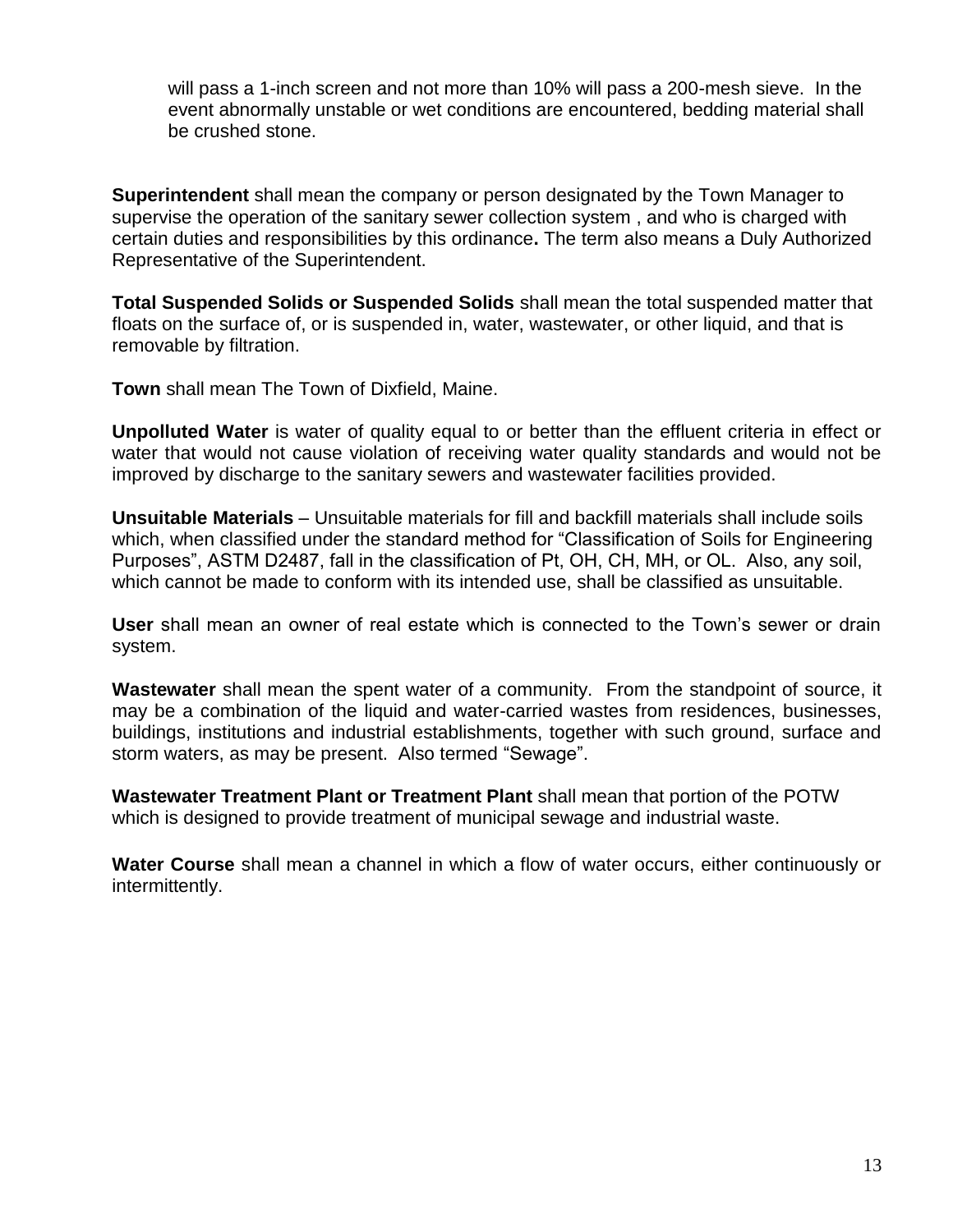### **SECTION 3 – USE OF PUBLIC SEWERS REQUIRED**

- 3.1 **Sewer Connection Required** The owner of any house, building or property used for human occupancy, employment, recreation or other purpose, situated within the Town and abutting on any street, alley, or right-of-way, in which there is now located, or may in the future be located, a public gravity sanitary sewer of the Town is hereby required, at the Owner(s) expense to install suitable toilet facilities therein, and to connect such facilities to the proper public sewer, in accordance with the provisions of this local law, within ninety (90) days after the date of official notice to do so, provided that said public sewer is within 300 feet of the structure to be served. Provided, however, that where excavation of the public highway is otherwise prohibited by State law or regulation, or where unusual hardship exists due to the presence of ledge, incompatible elevations, or other causes, the Governing Body may grant exceptions upon specific application of the owner or lessee of such properties, with such conditions as the said Governing Body may impose.
- 3.2 **Unusual Industrial Wastewaters** No statement contained in this Section shall be construed as preventing any special agreement or arrangement between the Town and any industrial concern whereby an industrial waste of unusual strength or character may be accepted by the Town for treatment, subject to payment therefore, by the industrial concern, provided that such agreements do not contravene any requirements of existing Federal or State laws and/or regulations promulgated thereunder, and are compatible with any User Charge in effect.

#### **SECTION 4– PRIVATE WASTEWATER DISPOSAL**

- 4.1 **On-Site System Required** Where the POTW is not available under the provisions of **Section 3.1**, the building sewer shall be connected to a private sewage disposal system complying with the provisions of this Article and the Maine State Plumbing Code Subsurface Wastewater Disposal Rules.
- 4.2 **Notification to Town** Construction of private sewage disposal systems shall comply in all respects with requirements of the Maine State Plumbing Code. In addition, a written notice shall be filed with the Town Office giving notice and details of said installation.
- 4.3 **On-Site System Standards** The type, capacities, location and lay-out of a private sewage disposal system shall comply with the Maine State Plumbing Code Subsurface Wastewater Disposal Rules and the Minimum Lot Size Law (Maine Revised Statutes Annotated Title 12, Chapter 423-A). No private wastewater disposal system shall be permitted to discharge to any natural outlet.
- 4.4 **Holding Tank Rights and Privileges Granted** The Selectmen are authorized and empowered to undertake, within the Town, control of the methods of disposal of holding tank and septic tank wastewater and the collection and transportation thereof. All such rules and regulations adopted by the Selectmen shall be in conformity with the provisions herein, all other ordinances of the Town, all applicable laws, and applicable rules and regulations of the administrative agencies of the State of Maine.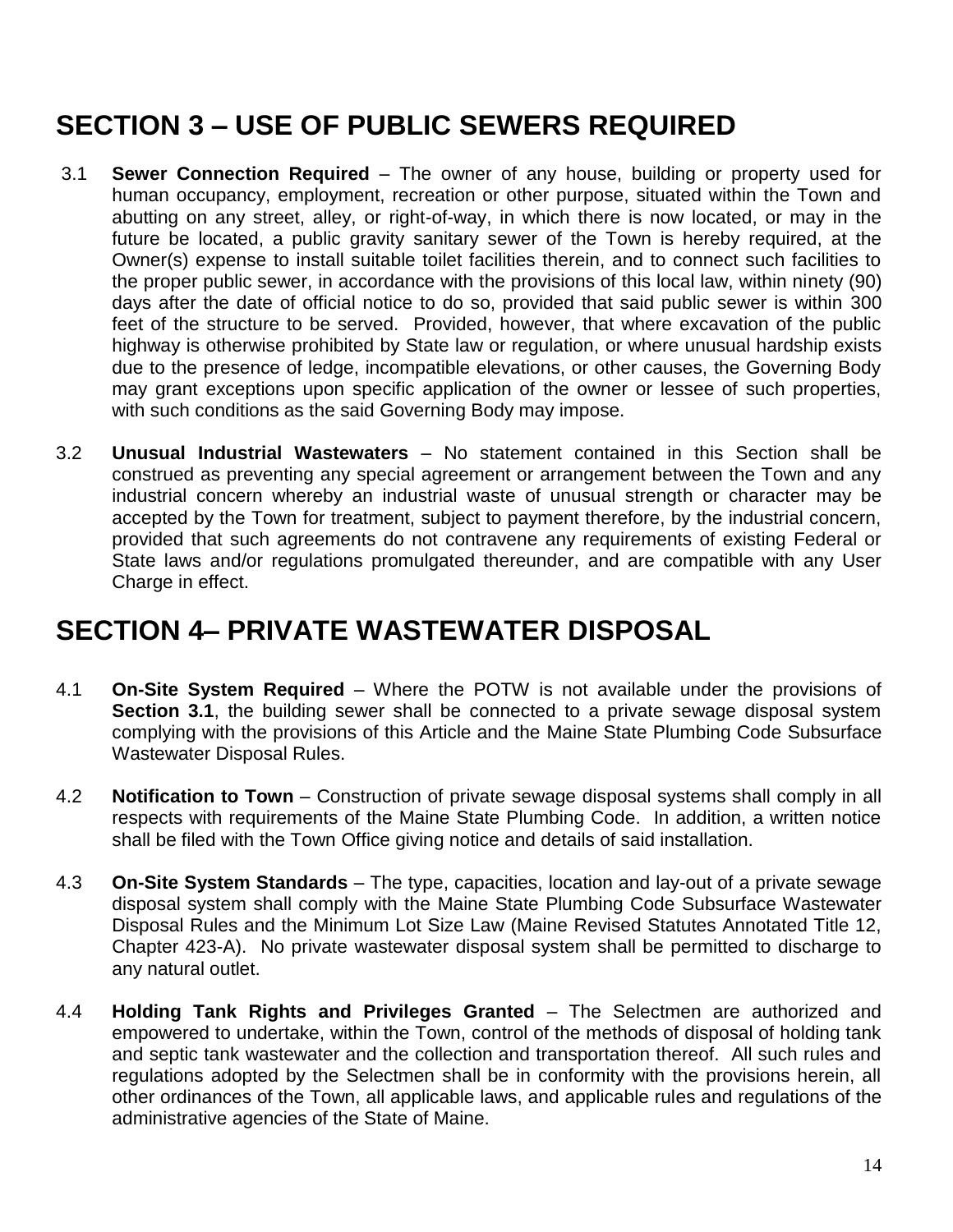- a. Holding tanks shall not be used for conversion from seasonal to full-time use or for new construction within the Shoreland Zone or a major watercourse.
- b. The Selectmen have the right and power to fix, alter, change and collect rates, assessments and other charges in the area served by its facilities at reasonable and uniform rates as authorized by applicable law.
- c. The collection and transport of all wastewater from any property utilizing a holding or septic tank shall be done solely under the direction and control of a facility that holds an appropriate Maine State license and disposed of at such site or sites as are approved by the Maine Department of Environmental Protection.
- 4.5 **Duties of Property Owners** The owner of property that utilizes a holding tank or septic tank shall:
	- a. Maintain the holding tank in conformance with this or any other Ordinance of this Town, the provisions of any applicable law, the rules and regulations of the Town and any administrative agency of the State of Maine; and
	- b. Comply with all the provisions of the Maine State Subsurface Wastewater Disposal Rules.
- 4.6 **On-Site System Operation** The owner shall operate and maintain the private sewage disposal facilities in a sanitary manner at all times, at no expense to the Town.
- 4.7 **Connection Required** At such time as a public sewer becomes available to a property served by a private sewage disposal system, as provided in SECTION 3.1, connection shall be made to the public sewer in compliance with this Ordinance within ninety (90) days and any septic tanks, cesspools, or similar private sewage disposal facilities shall be abandoned and filled with suitable material or completely removed. All costs associated with this shall be borne by the owner.
- 4.8 **Plumbing Inspector Authority** No statement contained in this Article shall be construed to interfere with any additional requirements that may be imposed by the Plumbing Inspector.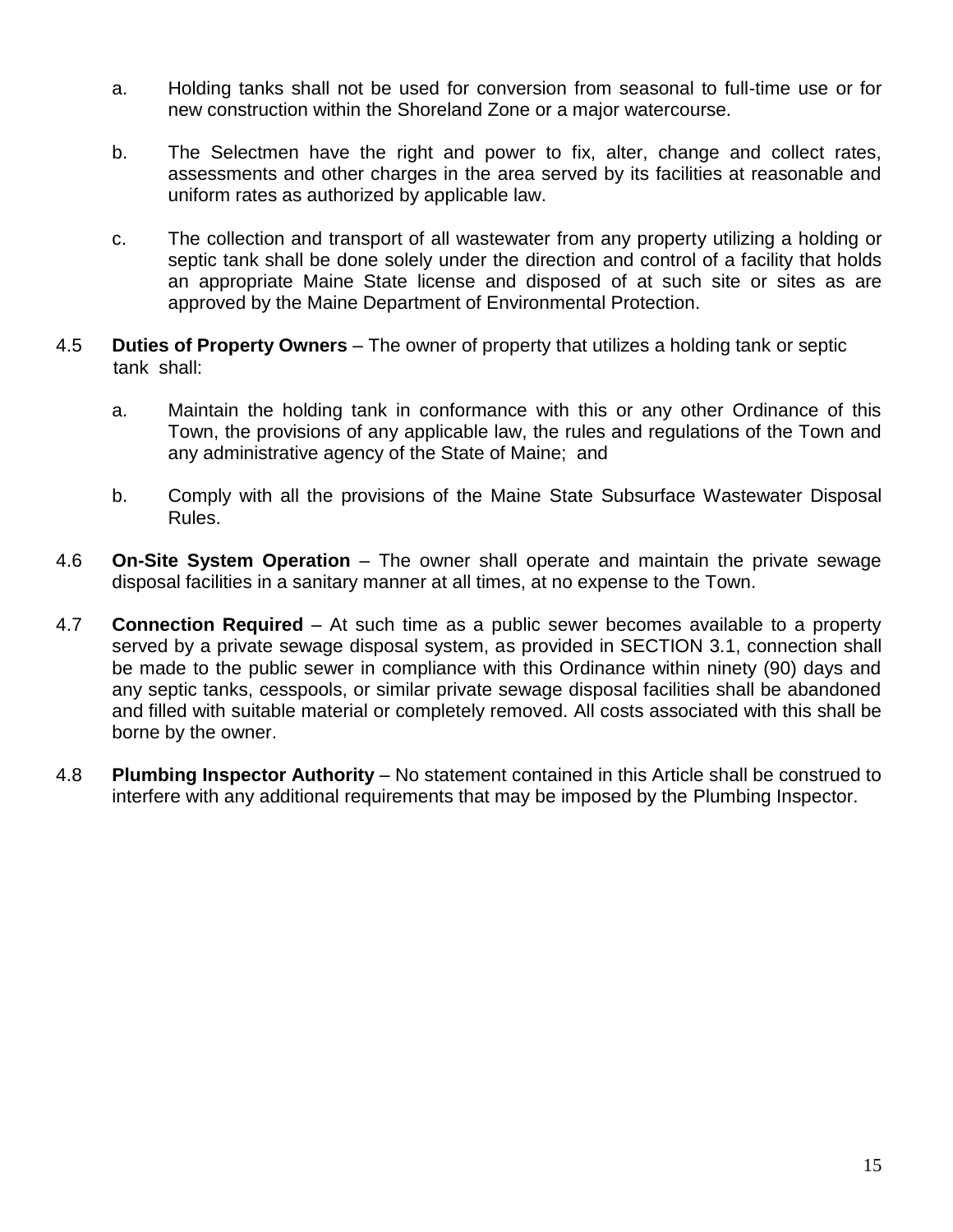### **SECTION 5– BUILDING SEWERS AND CONNECTIONS TO PUBLIC SEWERS**

- 5.1 **Coordination with State Plumbing Code** The provisions of this Article shall be deemed to supplement provisions of the State Plumbing Code with respect to building sewers and connections thereof to public sewers. In the event of conflicts between this Article and the State Plumbing Code, the provisions of this Article shall be deemed to apply. Permits and Fees stipulated hereunder are additional to any permits or fees, or both, required under the State Plumbing Code.
- 5.2 **Building Sewer Permit Required** No person shall uncover, use, alter or disturb any public sewer or appurtenance thereof without first obtaining a written building sewer connection permit as provided in SECTION 6.3 provided by the Superintendent. The building sewer permit application form shall be available at the Town Office. Any person proposing a new or additional discharge into the system, or a change in the volume or character of pollutants that are being discharged into the system shall be required to obtain a permit from the Superintendent.
- 5.3 **Types of Permits and Fee Requirement** There shall be two (2) classes of building sewer permit – (1) for residential service, and (2) for commercial, industrial and other nonresidential service. In either case, the owner or his agent shall make application on a special form furnished by the Town. The permit application shall be supplemented by any plans, specifications, or other information considered pertinent in the judgment of the Superintendent.

For residential permits, a permit application fee for each single residential sewer and for each additional dwelling unit shall be paid to the Town Treasurer at the time an application is filed, as indicated on the permit application form. Also, an inspection fee for each service connection, plus a connection fee for each dwelling unit shall be paid to the Town as indicated on the permit application form.

The Board of Selectmen shall fix a permit, inspection and connection fee, for each commercial, industrial, or other non-residential building, after recommendation of the Manager and Superintendent based on the size and nature of the operation proposed in such commercial, industrial or other non-residential building as compared to the demands of a residential structure.

5.4 **Individual Building Sewers Required** – A separate and independent building sewer shall be required for every building requiring a sewer connection except where one building stands at the rear of another or on an interior lot where no public sewer is available nor can such be constructed to the rear building through an adjoining alley, court yard or driveway, in which case the building sewer from the front building may be extended to the rear building and the whole considered as one building sewer. Except that the owner(s) will be required to pay the minimum applicable charge for each dwelling unit connected to the building sewer. For example, a home with two apartments upstairs and a garage apartment would pay the fee for four (4) dwelling units. A house with a separate guesthouse would pay the minimum charge for two units. Where dwelling units are owned by different people, individual owners will be billed. Record in Registry of Deeds the common sewer is responsibility of owners, not Town in the event either of the properties are sold.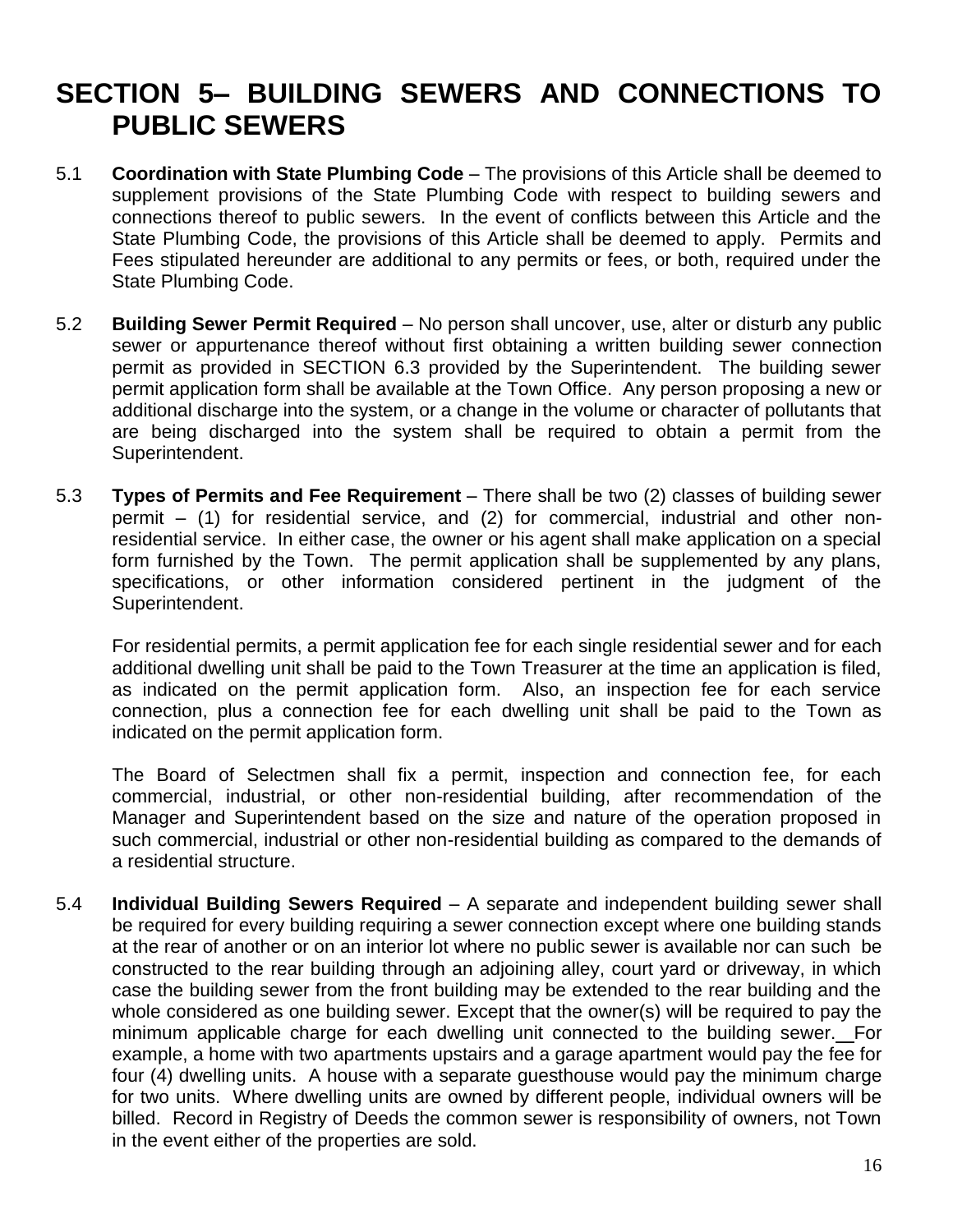- 5.5 **Use of Existing Building Sewers** Existing building sewers may be used only when they are determined by the Town to meet all requirements of this ordinance. When existing buildings which are connected to the public sewer are abandoned or destroyed, the building sewer shall be capped at the edge of the public way or easement containing public sewer, in the presence of a representative of the Town.
- 5.6 **Building Sewer Material** The building sewer shall be constructed using either SDR 35 PVC, SCH 40 PVC, HDPE or other material approved by the Town.
- 5.7 **Building Sewer Diameter** The size and slope of the building sewer shall be subject to the approval of the Town, but in no event shall the diameter be less than four (4) inches, nor shall the slope of the pipe be less than one-fourth (1/4) inch per foot.
- 5.8 **Building Sewer Testing** –CCTV inspection of the building sewer installation may be done at no cost to the Town, in the presence of the Superintendent or his/her designee. CCTV inspection shall be recorded with footage that can later be viewed by the Superintendent or his/her designee.
- 5.9 **Building Sewer Depth** Whenever possible, the building sewer shall be brought to the building at an elevation sufficient to avoid the need for protection from frost, but in no event shall be less than three (3) feet deep. The building sewer shall be laid at a uniform grade and in straight alignment insofar as possible. Changes in direction shall be constructed only with approved pipe and fittings. The ends of building sewers, which are not connected to the building drain of the structure for any reason, shall be sealed against infiltration with a suitable stopper, plug or other approved means approved by the Superintendent.
- 5.10 **Private Lift Station Required** In all buildings in which any building drain is too low to permit gravity flow to the public sewer, sanitary sewage or industrial wastes carried by such drain shall be lifted by approved artificial means and discharged to the building sewer at the expense of the owner.
- 5.11 **Building Sewer Excavation** All excavations required for the installations of a building sewer shall be open trench work unless otherwise approved by the Superintendent. Pipe laying and backfill shall be performed in accordance with the appropriate ASTM specifications with suitable backfill material except that no backfill shall be placed until the work has been inspected.

#### 5.12 **Prohibited Connections to Building Sewer**

- a. No person shall make connection of roof down spouts, sump pumps, exterior foundation drains, areaway drains, cellar drains, or other sources of surface runoff or groundwater to a building sewer or building drain which in turn is connected directly or indirectly to a public sanitary sewer, unless such connection is approved by the Town for purposes of disposal of polluted drainage water.
- b. Where such connections already exist, the Owner must, notify the Town.
- 5.13 **Building Sewer Joints** All joints and connections shall be made gas tight and water tight.
- 5.14 **Building Sewer General Requirements** The connection of the building sewer into the public sewer shall conform to the requirements of this ordinance and the procedures set forth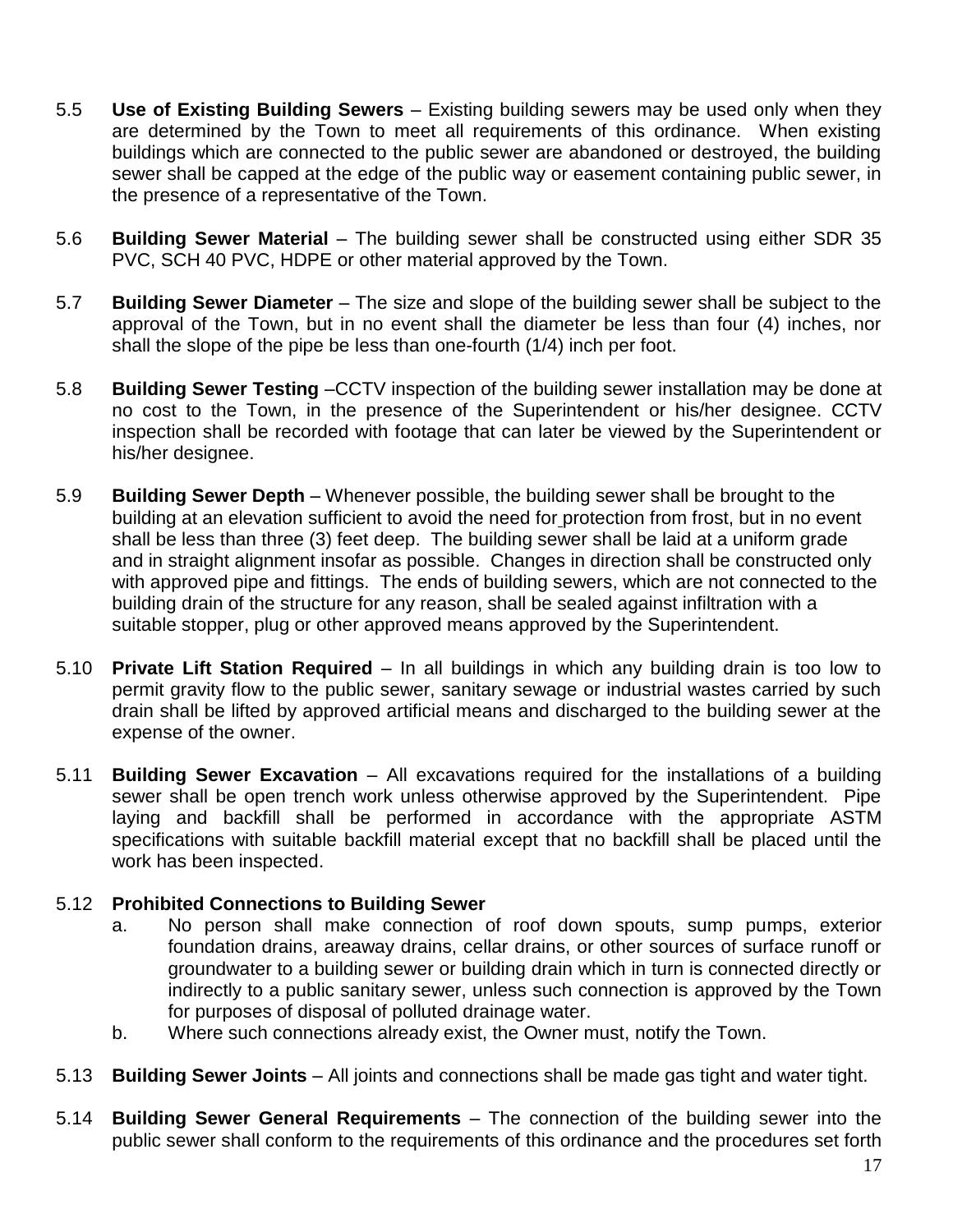in the appropriate ASTM standards. All such connections shall be made gas tight and water tight. The Town may require CCTV testing at owners expense if need is identified by the Superintendent. Any deviation from the prescribed procedures and materials must be approved by the Town before installation.

- 5.15 **Building Sewer Inspection Notification** The applicant for the building sewer permit shall notify the Superintendent when the building sewer is ready for inspection and connection to the public sewer. No public sewer shall be disturbed except under the supervision of the Superintendent. The Superintendent shall be available to supervise and inspect the connection, during normal business hours, within forty-eight (48) hours of notification of readiness.
- 5.16 **Building Sewer Excavation Safety** All excavations for building sewer installations shall be adequately guarded with barricades and lights so as to protect the public from hazard. Streets, sidewalks, parkways and other public property disturbed in the course of the work shall be restored in a manner satisfactory to the Town and/or the Maine Department of Transportation.
- 5.17 **Manhole Required** Any building sewer serving a school, hospital, or similar institution or public building, or serving a complex of commercial or industrial buildings, or which, in the opinion of the Superintendent, will receive sewage or industrial wastes of such volume or character that frequent maintenance of said building sewer is anticipated, then such building sewer shall be connected to the public sewer through a manhole. If required, a new manhole shall be installed in the public sewer and the location of this manhole and the building sewer connection to it or to an existing manhole shall be as specified by the Superintendent.
- 5.18 **Building Sewer Costs and Indemnification** All costs and expenses incident to the installation, connection and maintenance of the building sewer shall be borne by the owner. These costs include, but are not limited to, materials, excavation, permits, inspection fees, and connection fees. The owner shall indemnify the Town from any loss or damage that may directly or indirectly be occasioned by the installation of the building sewer.

For the purpose of this section, the building sewer shall terminate at the main sewer line, regardless of the location of the main sewer line or who initially installed all or part of the building sewer. In cases where more than one owner is on the same building sewer line, it shall be the responsibility of the owners to coordinate any and all maintenance and repair.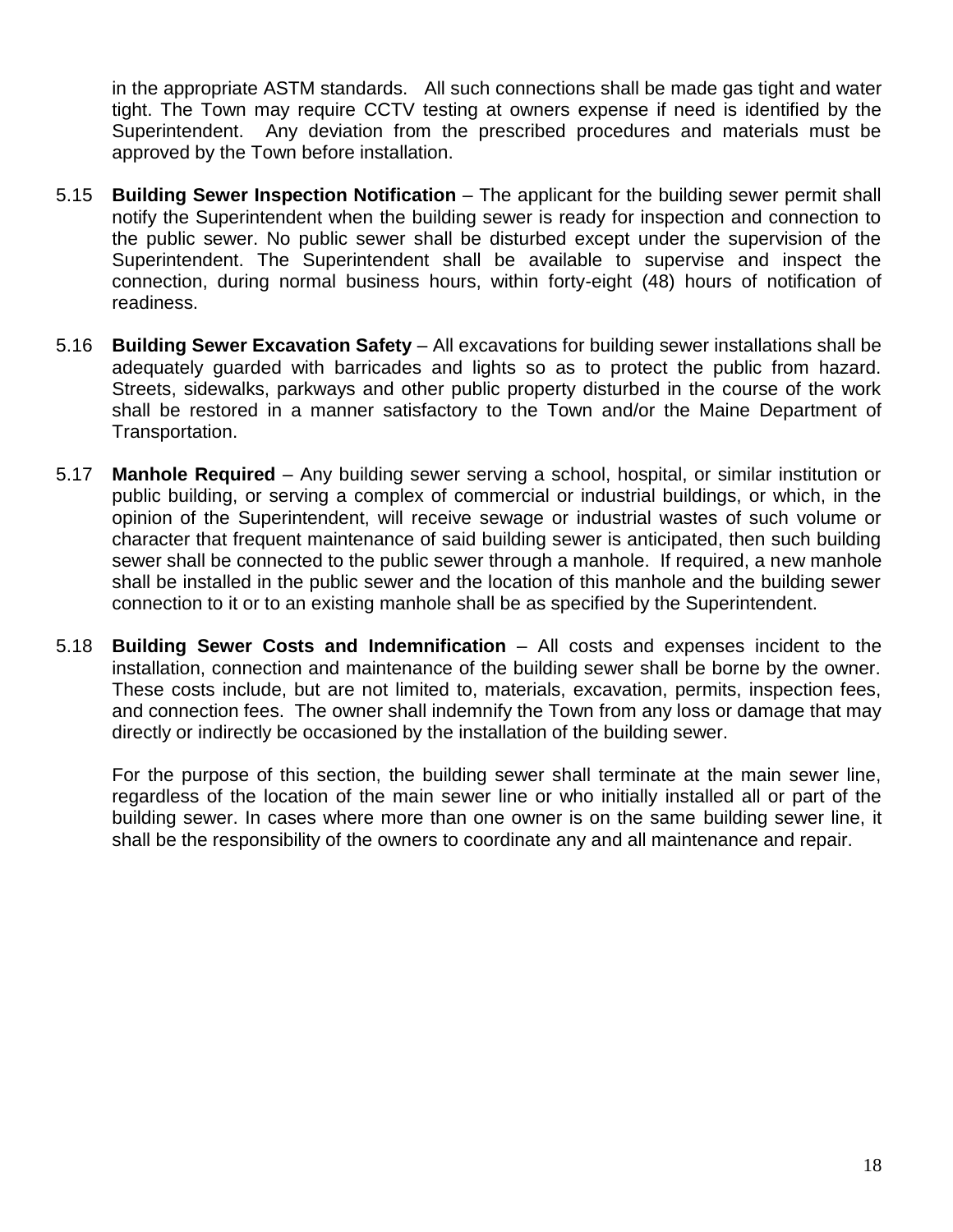### **SECTION 6 – SEWER EXTENTIONS**

- 6.1 **Town Constructed Sewer Extensions** Public sewer extensions may be constructed by the Town under public contract if, in the opinion of the Board of Selectmen, the number of properties to be served by such extension warrants its cost. Under this arrangement the property owner shall pay for the installation and be responsible for the maintenance of the building sewer from the public sewer including the service connection to the residence or place of business in accordance with the requirements of this Ordinance.
	- a. When abutting property owners wish to have public sewer facilities extended beyond the existing service area, a majority of the property owners must petition the Board of Selectmen by written petition.
	- b. The signed petition must be presented to the Board of Selectmen at a regular or special meeting of the Board for their consideration.
	- c. Upon receipt of the petition, the Board of Selectmen shall request a recommendation on the proposed project from the Department of Public Works.
	- d. The Department of Public Works will prepare a report concerning the feasibility as well as an estimated cost of the construction which shall be submitted to the Board of Selectmen. Any and all cost incurred by the Public Works Department in preparing a cost estimate and feasibility finding will be borne by the petitioning body.
	- e. The Board of Selectmen shall, if they deem the project feasible both from a construction and a financial standpoint, request the Town Manager to submit a recommendation for financing.
	- f. The Board of Selectmen, when in agreement with the proposed financing, shall request the Town Assessor, in conjunction with the Department of Public Works to prepare a list of the abutters to be benefited, and to submit this list to the Town for mailing of the estimated assessments. The estimated assessments will be based upon 100% of the estimated construction costs.
	- g. The Board of Selectmen shall set the annual simple interest rate to be charged on those assessments which are paid on a term basis.
	- h. All property owners within 300 feet of the new POTW must connect.
	- i. The Town shall send notices of the estimated assessments and the interest rate to be charged on the assessments paid over an extended period of time to all abutting property owners to be benefited by the proposed project. Benefited property owners may choose to pay their assessment in a lump sum or over an extended period of time not to exceed five (5) years, or some other period of time that is agreeable to the Board of Selectmen. The assessment plus interest shall be payable in four equal payments per year at the rate previously set by the Board of Selectmen. The Town shall require all benefited property owners who choose to pay their assessment over an extended period of time to execute an agreement which shall be filed at the Oxford County and Town of Dixfield. Non-payment shall result in sewer lien on property.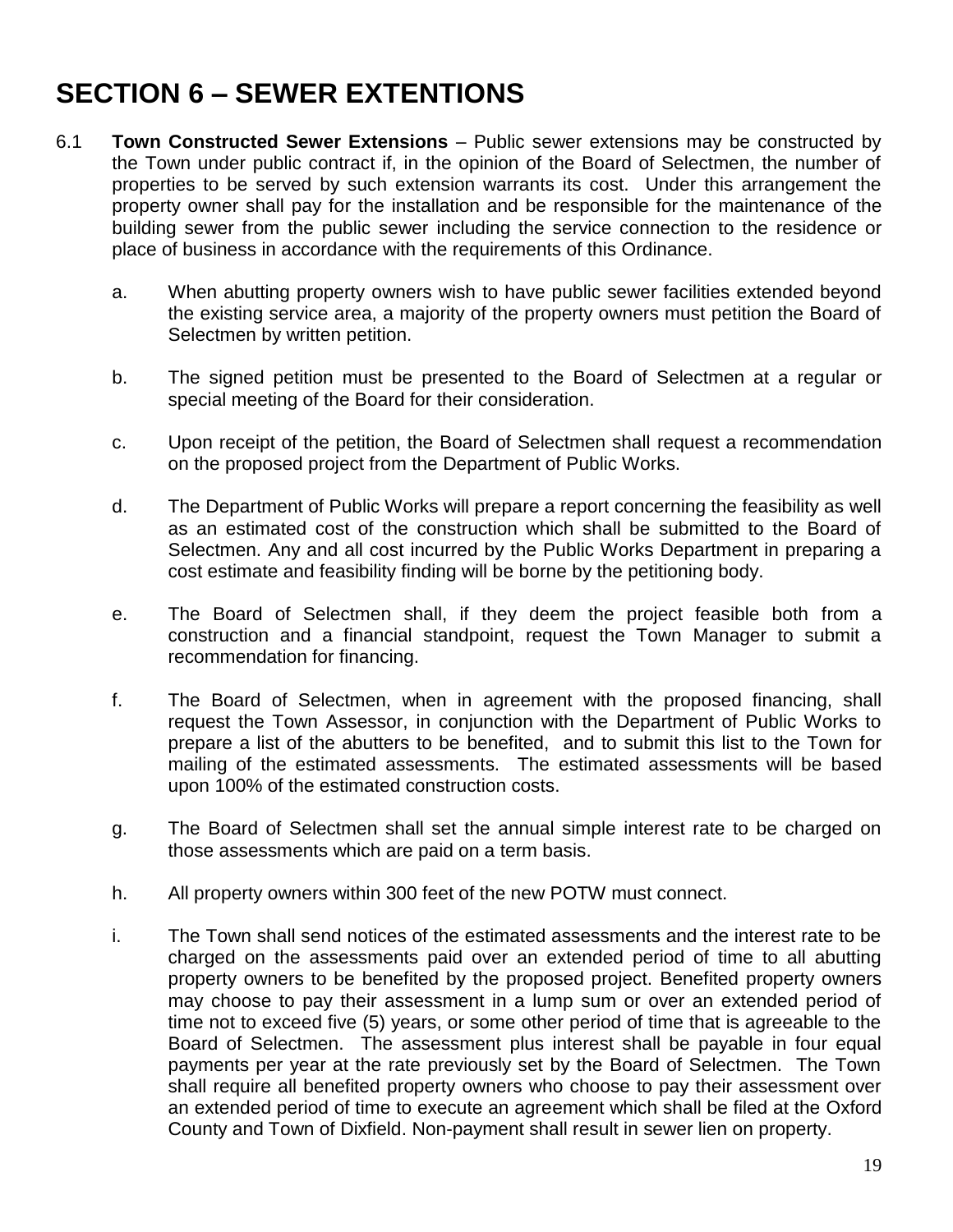- j. The Board of Selectmen will authorize the construction of the project when 75% of the estimated assessments have been signed and returned by the benefited property owners.
- k. The Department of Public Works will have final plans and specifications prepared and will determine if the project can be done by Town forces or by contract. (If by contract, the usual bidding procedure will be followed as required by Maine Municipal Law).
- l. Once the project is complete, the Superintendent will determine the construction cost.
- m. The Town Assessor will determine the name of the owners of the property to be assessed.
- n. The Superintendent will prepare an assessment list containing the benefited property owners and the gallons per day of effluent generated by each benefited property owner. (Gallons per day generated by each benefited property owner shall be determined in accordance with the State of Maine Wastewater Disposal Rules, "Design Flows and Facilities" tables.
- o. The Town will prepare and mail the actual amount of the assessment to be made to each benefited property owner. The assessment shall be based upon 100% of the actual project cost. The benefited property owner assessment (PA) shall be calculated using the following formula:

where

| $\mathsf{C}$<br>TE | $\mathbf{r} = \mathbf{r}$<br>$=$ | actual cost of sewer extension project<br>total gallons of effluent generated by all benefited property<br>owners (see m. above) |
|--------------------|----------------------------------|----------------------------------------------------------------------------------------------------------------------------------|
| CG                 | $=$                              | cost per gallon of effluent                                                                                                      |
| GD                 | $=$                              | gallons per day generated by each benefited property                                                                             |
|                    |                                  | owner (see m. above)                                                                                                             |
| PA                 |                                  | benefited property owner assessment                                                                                              |

- p. A public hearing will be held by the Board of Selectmen at which time the actual assessment will be considered legally established and any benefited property owner's grievances will be heard.
- q. Upon completion of the project, the Department of Public Works shall notify the Board of Selectmen, in writing, that the sewer extension is complete and usable.
- r. Benefited property owners shall make their applications for sewer connection at the Town Office. Upon application, the benefited property owner shall pay to the Town, the sewer connection fee in addition to the sewer extension assessment fee. All benefited property owners shall have connected to said sewer within two (2) years after the sewer extension was deemed usable or immediately in the case of a septic system that has failed as determined by the Plumbing Inspector.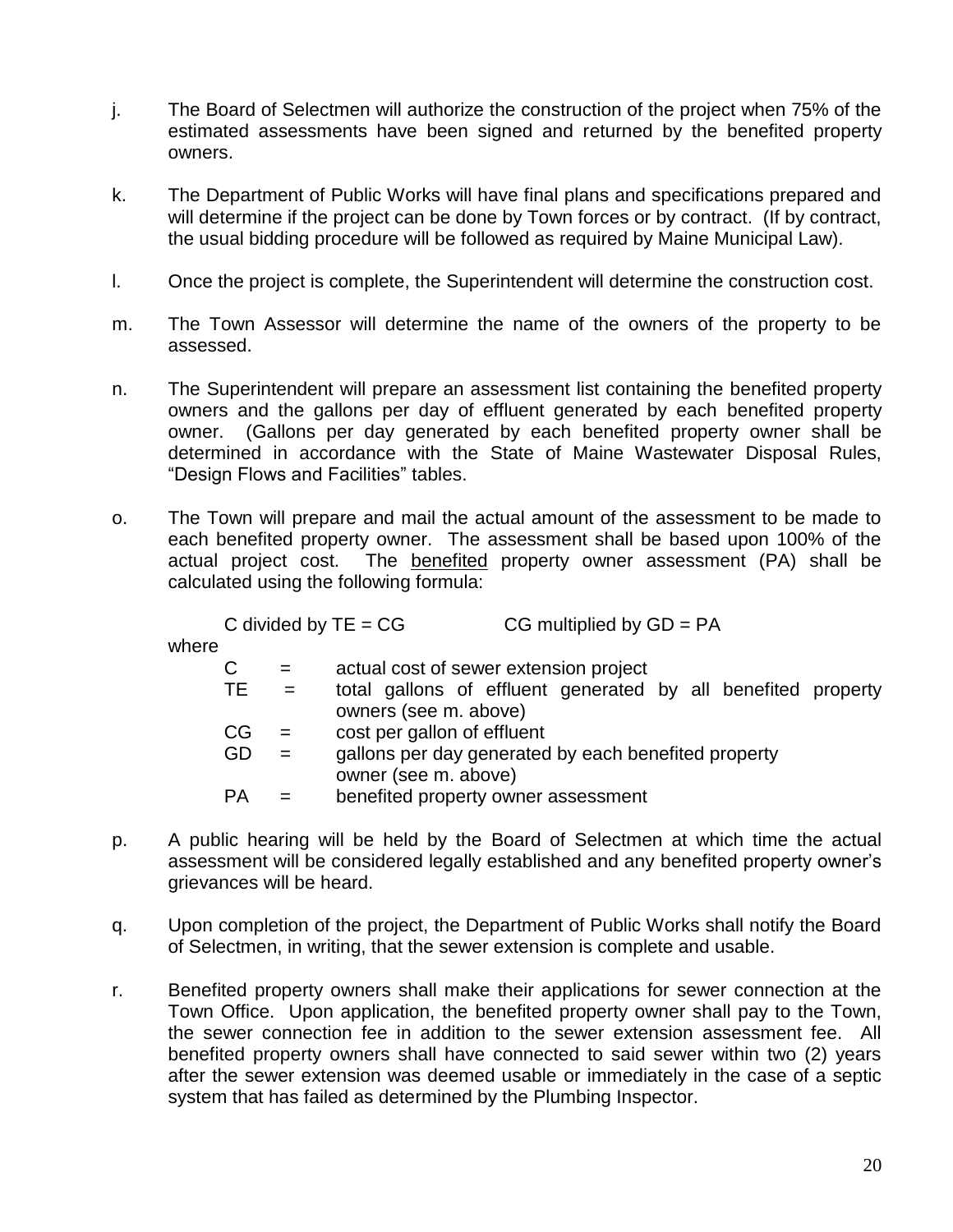- s. The Town will make sewer assessment refunds without interest if additional benefited property owners are connected to the requested sewer extension. The sewer extension assessment refunds will be made to the benefited property owners of record at the time of the refund.
- t. The newly benefited property owner assessment (NPA) and the original benefited property owner refund shall be calculated using the following formula:

| C divided by $NTE = NCG$ | NCG multiplied by GD= NPA |
|--------------------------|---------------------------|
| $PA$ less $NPA = RFFUND$ |                           |

where

| C<br>$NTE =$      |     | cost of sewer extension project<br>total gallons of effluent generated by original plus new<br>benefited property owners (see m. above) |
|-------------------|-----|-----------------------------------------------------------------------------------------------------------------------------------------|
| $NCG =$<br>GD     | $=$ | new cost per gallon of effluent<br>gallons per day generated by each benefited                                                          |
| <b>NPA</b><br>PA. |     | property owner (see m. above)<br>new benefited property owner assessment<br>original benefited property owner assessment                |

- u. No benefited property owner refunds will be made after a period of ten (10) years from the date the Board of Selectmen deem the sewer extension complete and useable.
- 6.2 **PRIVATE SEWER EXTENSIONS CONSTRUCTED WITHIN PRIVATE WAY** If the Town does not elect to construct a sewer extension under Public Contract, the Developer (property owner, building contractor, etc.) may construct the necessary extension, if such extension is approved by the Board of Selectmen in accordance with the requirements. Said developer must pay for the entire installation including all expenses incidental thereto. The design of the sewer extension shall be as specified in **GUIDELINES FOR MATERIALS AND CONSTRUCTION OF SEWER MAINS**. The installation of the sewer extension shall be subject to periodic inspection by its agent. The decision of the Superintendent shall be final in matters of quality and methods of construction. The cost of sewer extensions thus made shall be totally absorbed by the developer.
	- a. The developer shall prepare a detailed report with substantiated data included concerning the estimated cost of the proposed sewer extension construction versus the estimated cost of the installation of a complete non-engineered subsurface wastewater disposal system(s) designed and installed in conformance with the State of Maine Plumbing Code that would serve the structures with a design flow that meets the requirements of the State of Maine Wastewater Disposal Rules "Design Flows and Facilities" tables.
	- b. The assessor in conjunction with the Superintendent shall prepare a list of abutters to be benefited by the proposed private sewer extension.
	- c. Upon receipt of the report from the developer, the Board of Selectmen shall schedule a Public Hearing on the proposed sewer extension.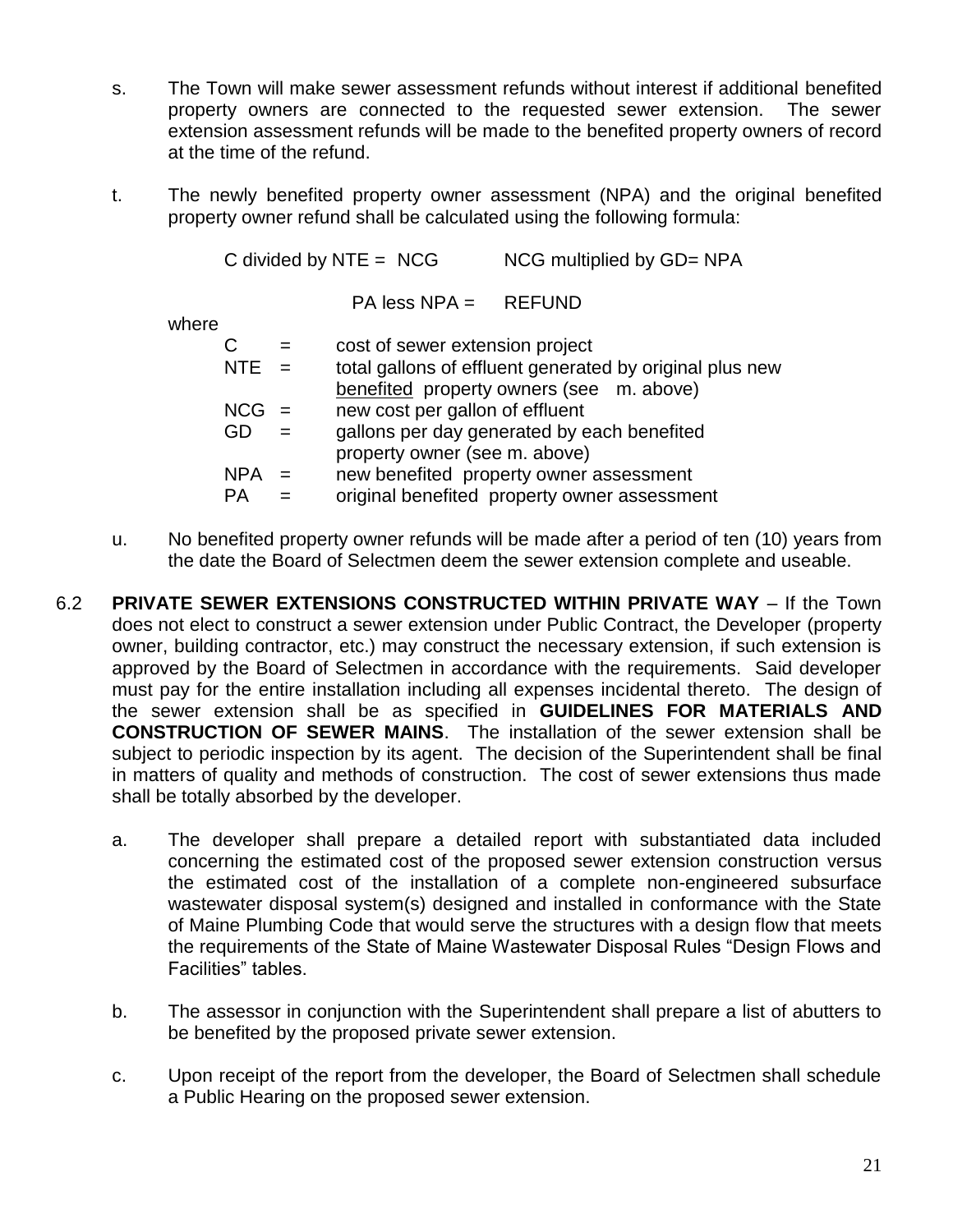- d. The Board of Selectmen, when in agreement with the proposed private sewer extension construction, the proposed construction specifications, the proposed construction costs and installation costs of the wastewater disposal system, will authorize the construction of the project either utilizing a sewer extension or installing subsurface disposal systems.
- e. The developer shall notify the Town when the private sewer extension project is complete if that is the option chosen in (d) above. The Superintendent shall make final inspection of the construction project and prepare a report to the Board of Selectmen stating the status of the project and whether the sewer extension has been installed and constructed in conformity with the specification. Any and all costs of inspection, including CCTV shall be borne by the developer.
- f. The developer shall prepare and execute all necessary documents to the Board of Selectmen's satisfaction for the dedication of the private constructed sewer to the Town, including a R.O.W. or Easement for O & M of the Public Sewer.
- g. Upon receipt of the executed dedication documents and a satisfactory report from the Superintendent regarding its final inspections, the Board of Selectmen shall accept such sewer extension and deem the sewer extension usable.
- h. Existing benefited property owners requesting connection to the sewer extension shall make application for connection to the sewer at the Town Office. Benefited property owners shall pay upon application the sewer connection fee and a sewer extension assessment fee. The sewer extension assessment fee will not be charged after ten (10) years from the date the Board accepted the sewer from the developer.
- i. The sewer extension assessment fee (SCF) shall be calculated as follows

 $CS$  divided by DFT =  $CG$  CG multiplied by DFB =  $SCF$ 

where

- $CS = \csc$  ost of a typical 3 bedroom dwelling subsurface wastewater disposal system (see a. above)
- $DFT=$  design flow of a typical 3 bedroom dwelling
- $CG =$  design flow cost/gallon/day
- DFB= design flow of benefited property owner in
	- gallons/day/connection (see m. in paragraph 6.1)
- SCF= sewer extension assessment fee
- j. The Town shall make sewer assessment fee refunds to the developer, as calculated in paragraph 6.1.s if and when benefited property owners are connected to the sewer extension.
- k. No sewer extension assessment fee refunds will be made after a period of ten (10) years from the date the Board of Selectmen accepted the dedication of said sewer extension from the developer.
- 6.3 **Privately Constructed Sewer Extension** If the Town does not elect to construct a sewer extension under public contract, the developer (property owner, building contractor, etc.) may construct the necessary sewer extension, if such extension is approved by the Board of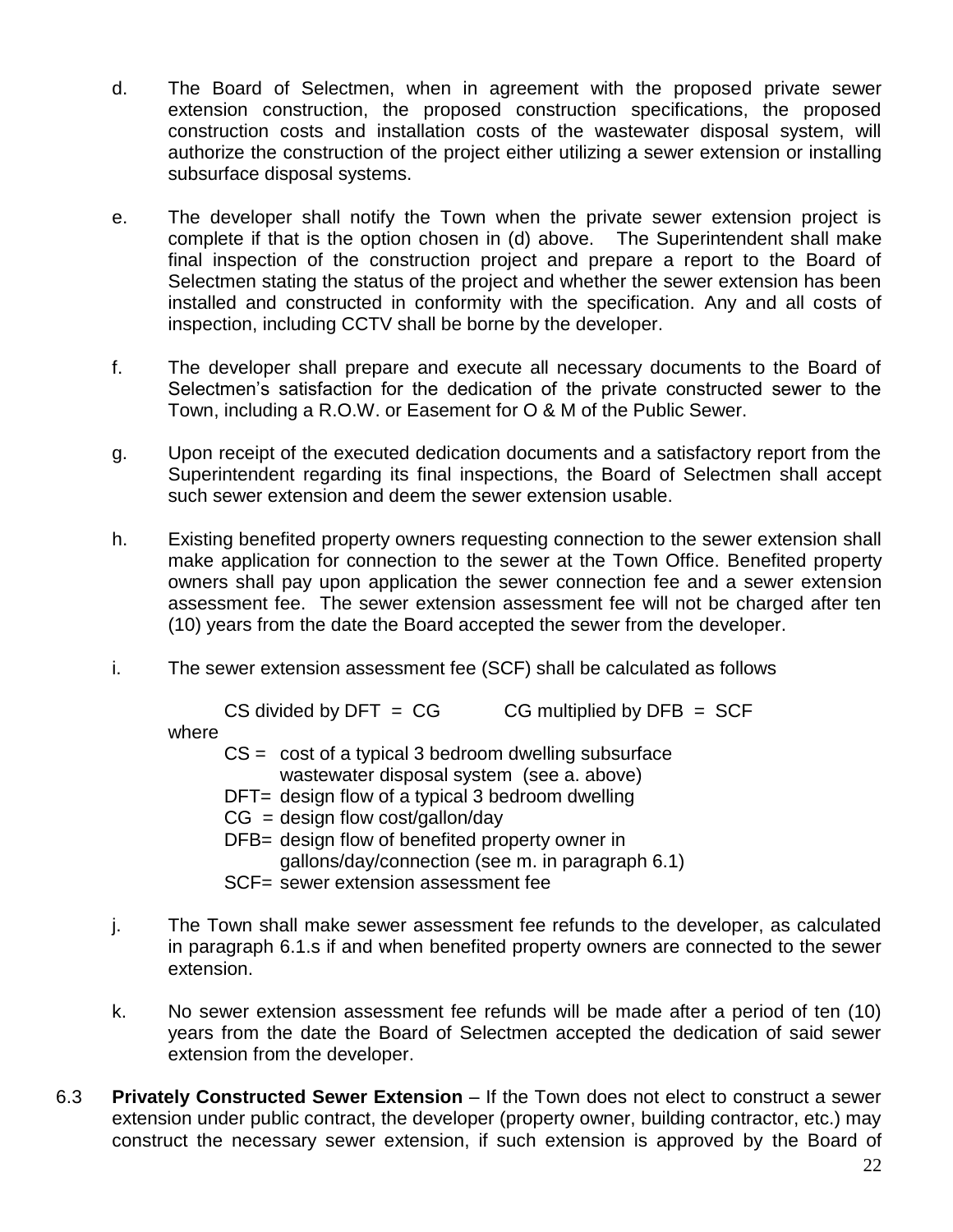Selectmen in accordance with the requirements of this Ordinance. The cost of sewer extensions thus made, including all building sewers, shall be absorbed by the developer. Each building sewer must be installed and inspected as previously required and the inspection costs shall be paid by the developer. Design of sewers shall be as specified in this Ordinance. The installation of the sewer extension shall be subject to periodic inspection by the Superintendent and the expenses for this inspection shall be paid for by the developer. The Superintendent's decision shall be final in matters of quality and methods of construction. Before it is accepted, the sewer, as constructed, must be CCTV'd and approved for acceptance by the Superintendent.

- 6.4 **Sewer Extension Ownership** All sewer extensions constructed at the property owner's, builder's or developer's expense, after final approval and letter of acceptance by the Selectmen, shall become the property of the Town and shall thereafter be maintained by the Town. The sewers, after their acceptance by the Town, shall be guaranteed against defects in materials or workmanship for eighteen (18) months. The guarantee shall be in the form of a maintenance guarantee bond in an amount not less than ten percent (10%) of the Engineer's estimate of the cost of the extension.
- 6.5 **Building Permit Requirement** No builder or developer shall be issued a building permit for a new dwelling or structure requiring sanitary facilities within the Town, unless a suitable and approved method of waste disposal is proposed.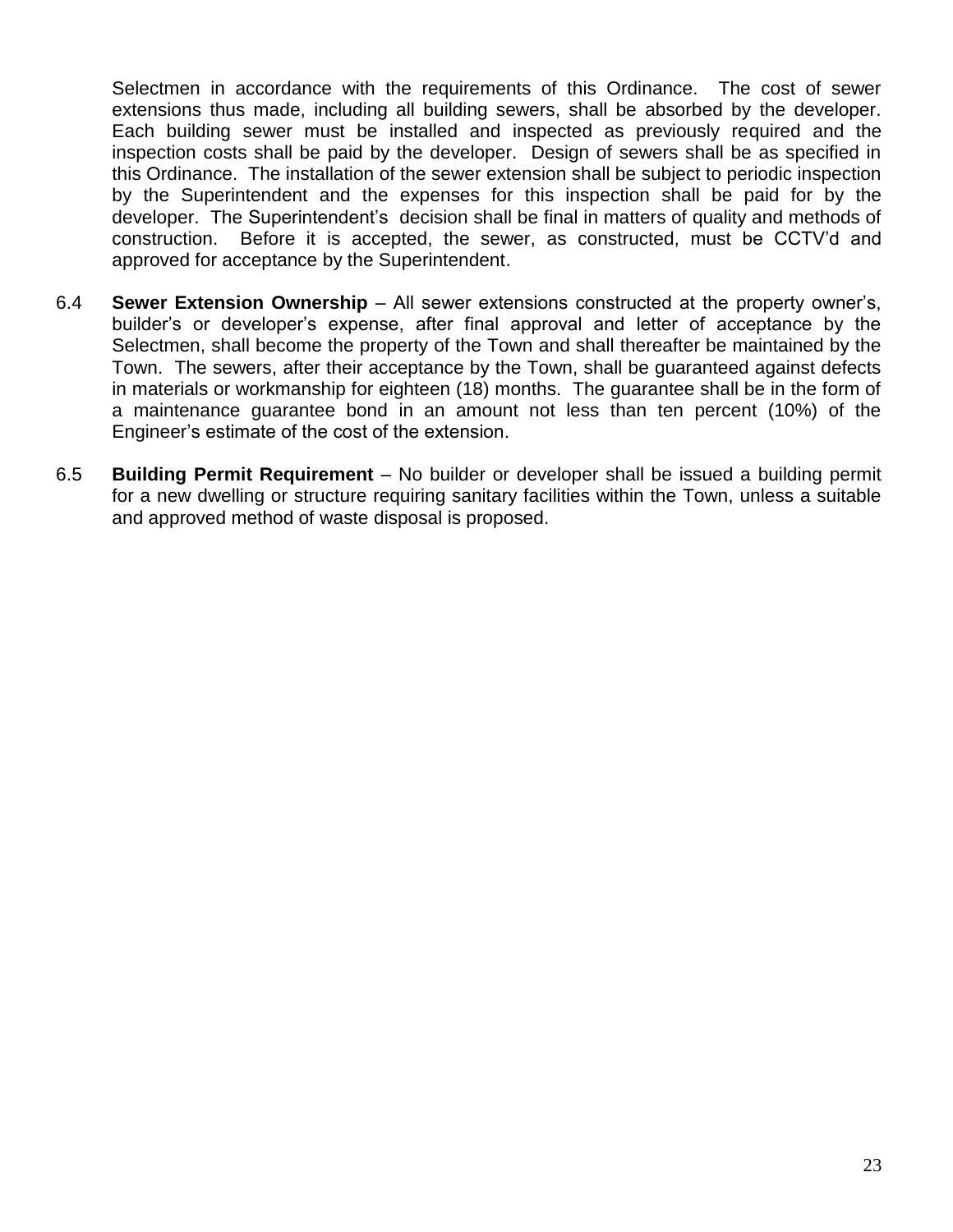### **SECTION 7 – GUIDELINES FOR MATERIALS AND CONSTRUCTION OF SEWER MAINS**

#### 7.1 **Materials and Design of Sewer Extensions** – Sewer design shall be in accordance with the following provisions:

- a. All extensions to the sanitary sewer system shall be properly designed by a Registered Professional Engineer of the State of Maine.
- b. Plans and specifications for sewer extensions shall be submitted to and approval obtained from the Town before construction may proceed.
- c. The design of sewers must anticipate and allow for flows from all possible future extensions or developments within the immediate drainage area.
- 7.2 **Gravity Main Sewer Design** shall be in accordance with the following provisions:
	- a. Pipe material shall be polyvinyl chloride pipe (PVC), couplings and fittings shall conform to the ASTM designation D3034 with an SDR 35.
	- b. The minimum internal pipe diameter shall be eight (8) inches.
	- c. The joints for each kind of pipe shall be push-on joints using "0" rings gaskets provided by the pipe manufacturer and installed in accordance with the pipe manufacturer's recommendations.
	- d. Six (6) inch wye branches or tees shall be installed for connection to building sewer. A six (6) inch building sewer shall be run from the sewer main to the property line. The location of the end of the sewer shall be tied to a minimum of three points.
	- e. Upon acceptance of the sewer extension by the Town, the building sewers may be extended in accordance with the provisions of this Ordinance and the Code.
	- f. Sewers shall be laid in granular fill from the bottom of the excavation to the mid-diameter of the pipe for the full width of the trench and compacted to a minimum density of 90% of the maximum density determined by ASTM Method D1557, (Modified Proctor). The type of granular fill to be used and the thickness of same will be determined in the field based on the sub-grade soil and the groundwater conditions encountered along the pipeline route.
		- (1) Where the bottom of the excavated trench is above the natural groundwater level four (4) to six (6) inches of crushed stone or a minimum of six (6) inches of gravel borrow shall be placed beneath all barrels, bells or couplings of all pipes installed.
		- (2) Where the bottom of the trench excavation is below the groundwater level and pumping of water is done from within the excavation, the contractor shall use a bedding system which provides a stable working surface, will limit disturbance of the subgrade and will limit as much as practicable the piping or washing of fine soil grains from the subgrade soils due to the flow of water into the trench. In all cases where groundwater is present as defined herein before, crushed stone shall be installed from the mid-diameter of the pipe to a point four (4) to six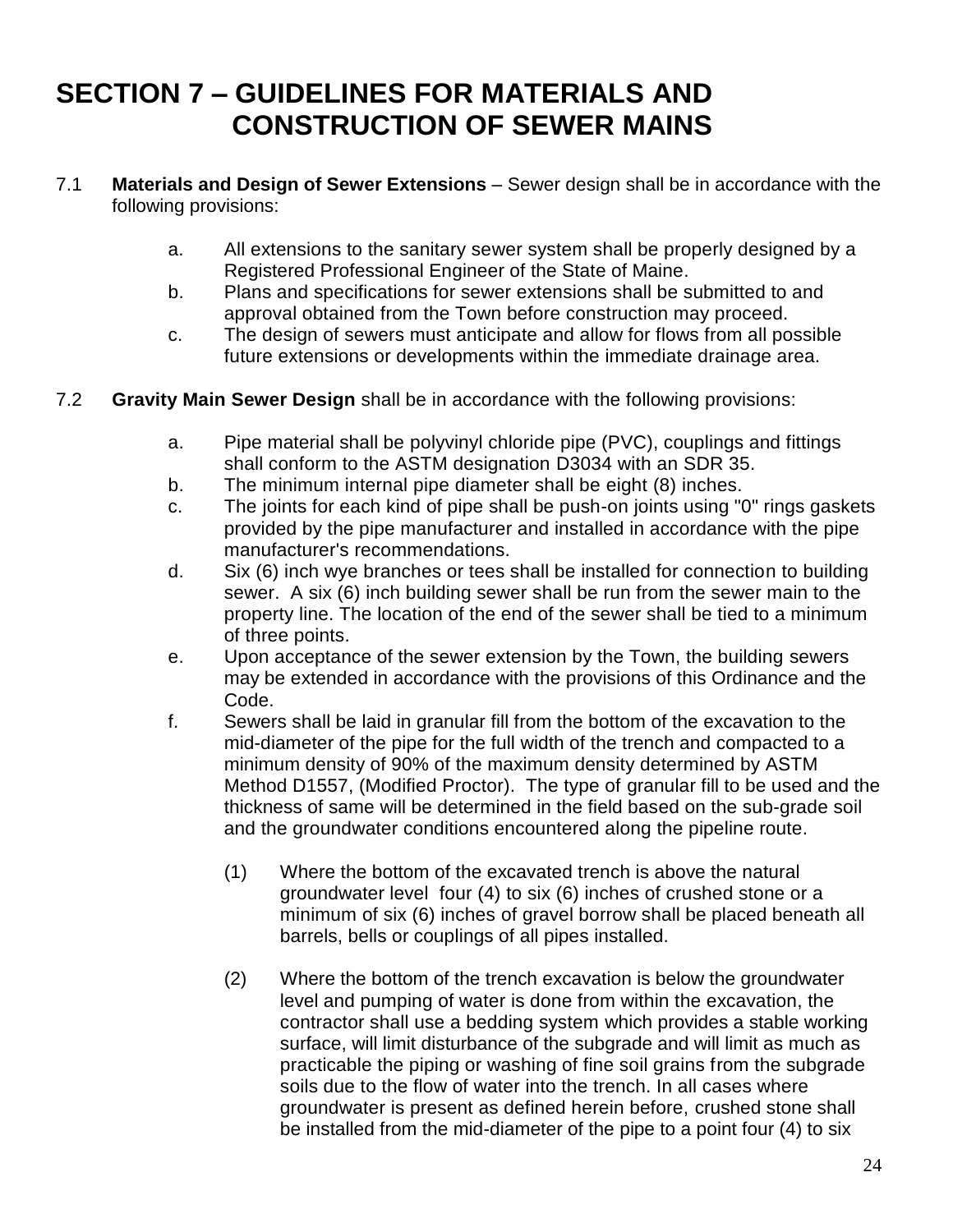(6) inches beneath the bottom of all barrels, bells or couplings of all pipes installed. Where the subgrade soil type is a low or nonplastic silt (ML), silty or clayey sand (SM, SC), fine to medium sand (SP), or silty or clayey gravel (GM, GC) as defined by the soil classification system described in ASTM Standard Method D2487 (Unified System) a twolayer bedding system shall be utilized. The top layer of this of this bedding system shall be crushed stone as described hereinbefore and the lower layer shall be a minimum of six (6) inches thick and be comprised of gravel borrow.

(3) No more than six (6) inches of crushed stone bedding shall be placed beneath the bottom of any pipe and/ or structure. If through an error in excavation by the contractor or due to a need to remove unsuitable material to depths greater than required to install the pipe bedding, the contractor shall backfill this additional excavation with a gravel borrow. Gravel borrow may be placed in a single lift if the total thickness of gravel borrow beneath the pipe does not exceed twelve (12) inches. If greater than twelve (12) inches of gravel bedding or backfill is required below the pipe barrel, second and successive lifts shall be placed in lifts not greater than eight (8) inches loose measure. Gravel shall achieve a minimum density of 90 percent of maximum density determined by ASTM Method D1557, (Modified Proctor). Clean fill material shall be installed from the mid-diameter of the pipe to a point twelve (12) inches over the top of the pipe to a minimum density of 90 percent of the maximum density determined by ASTM Method D155, (Modified Proctor).

7.3 **Manholes** shall be constructed at all changes in slope and alignment or at intervals not exceeding three hundred (300) linear feet. The manholes shall be constructed of precast reinforced concrete conforming to ASTM C478. Horizontal joints between sections of precast concrete manholes shall be sealed with a self-sealing butyl rubber based flexible joint sealant in rope from. Sealant shall be Kent-Seat No. 2, Ram-Nek, or equal.

- a. Manhole steps shall be of cast aluminum or steel reinforced copolymer polypropylene plastic. All steps shall be twelve (12) inches on center with abrasive step surface and safety edge, drop front design one (1) inch diameter and sixteen (16) inch wide.
- b. Pipe connections shall be made with premolded elastomeric sealant joints. Premolded elastomeric sealed joints shall be A-Lok, Res-Seal, Press Wedge II Lock Joints Flexible Manhole Sleeve, Kor-N-Seal Joint Sleeve, or approval equal.
- c. Manhole covers and frames shall be cast iron conforming to the requirement of ASTM Specification A48, Class 30, and shall be of noiseless non-rocking design with pick holes at the circumference of the cover. The word "sewer" shall be cast on each cover. Each manhole cover and frame shall have a clear opening of 24 inches. Frames and covers shall be adjusted to grade.
- d. Tables and inverts shall be constructed of hard smooth brick set in concrete made of Portland Cement. Inverts shall have the exact shape of the sewers which are connected, and any change in size or direction shall be gradual and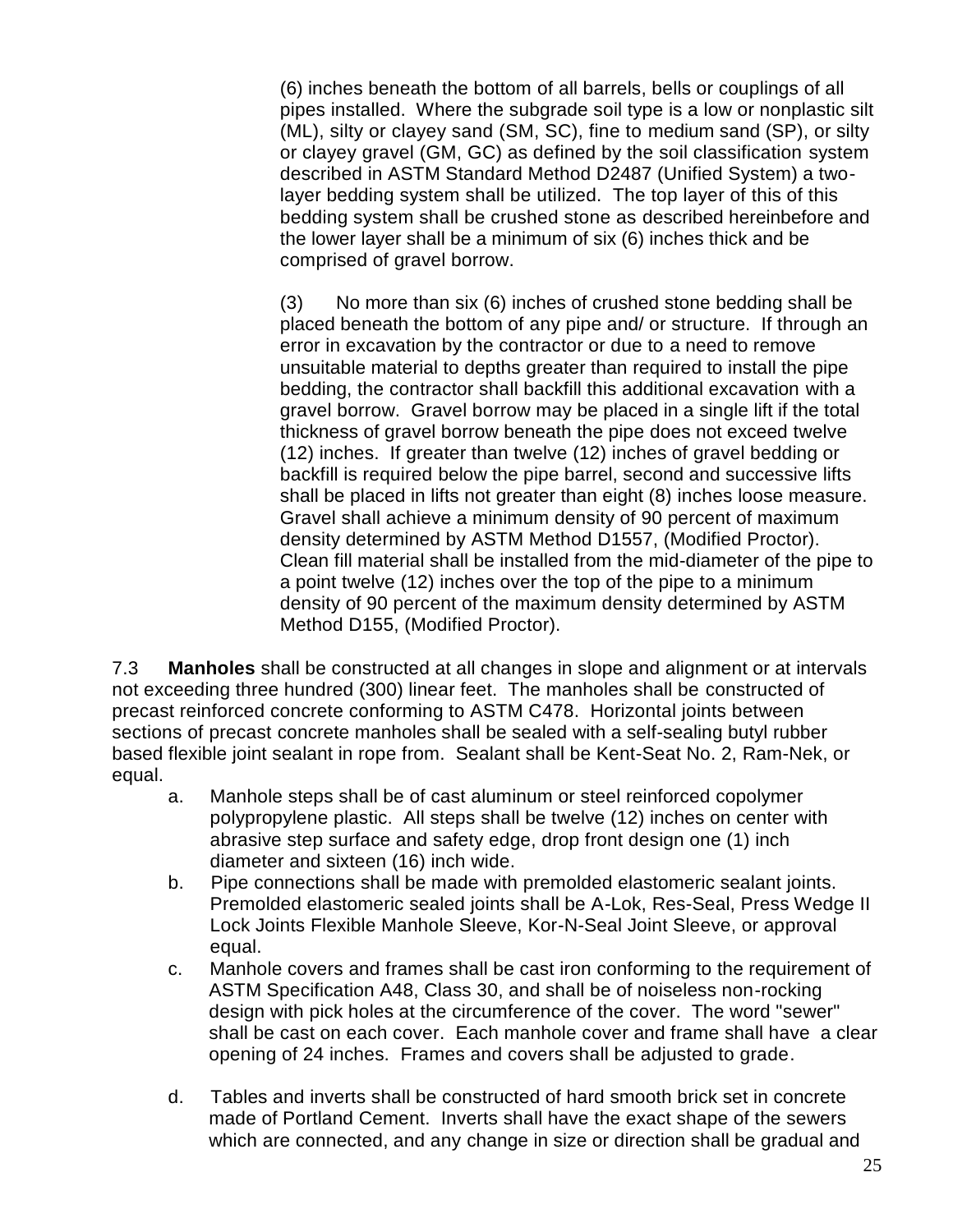even.

- 7.4 CCTV Inspection. All sewer line will be inspected by an internal robotic CCTV inspection. Final CCTV inspection shall be delivered to the Town in a digital format and under the most current NASSCO PACP standards. The inspection data must be compatible with the Towns current GIS system.
- 7.5 **Force main design** shall be in accordance with the following provisions: Pipe material shall be polyvinyl chloride (FPVC) pressure pipe, Class 150, conforming to AWWA C900-75, or HDPE High Density Polyethylene DIPS pipe. The joints for each kind of pipe shall be push-on joints "0" ring gaskets provided by the pipe manufacturer and installed in accordance with the pipe manufacturer's recommendations, or butt-fused/electrofusion HDPE joints per current manufacturer's recommendations.

Concrete thrust blocks shall be placed at all force main bends 11 1/4 degrees and greater.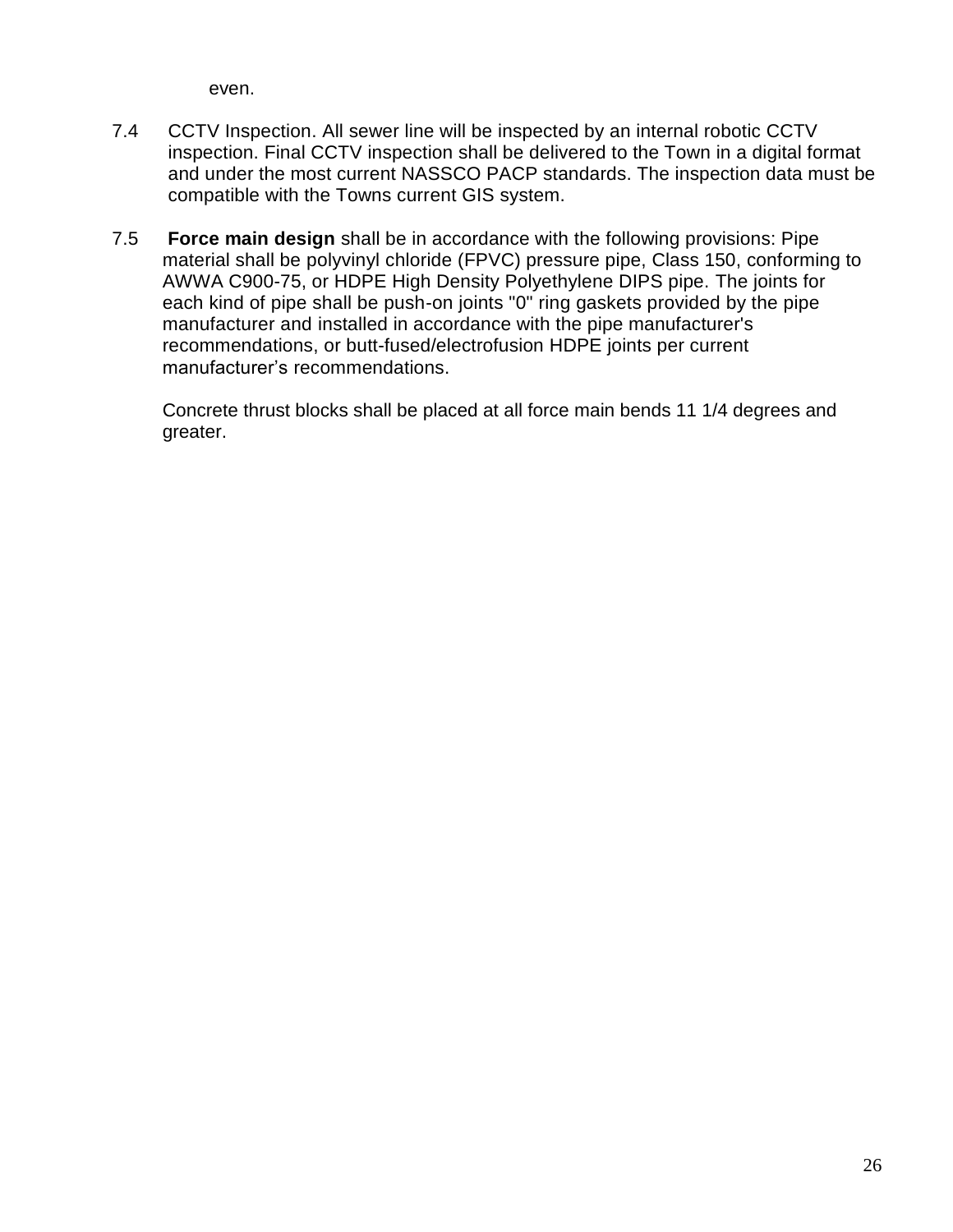### **SECTION 8– USE OF PUBLIC SEWERS**

#### 8.1 **Unpolluted Water Prohibited in Public Sanitary Sewer**

- a. No person shall discharge, or cause to be discharged, any unpolluted waters such as storm water, surface water, ground water, roof run off, sump pumps, foundation drains, subsurface drainage, cooling water, or unpolluted industrial process water, to any sanitary sewer.
- 8.2 **Dilution -** No User shall ever increase the use of process water, or in any way attempt to dilute a discharge, as a partial or complete substitute for adequate treatment to achieve compliance with a discharge limitation unless expressly authorized by an applicable Pretreatment Standard or Requirement. The Superintendent may impose mass limitations on Users who are using dilution to meet applicable Pretreatment Standards or Requirements, or in other cases when the imposition of mass limitations is appropriate.

#### 8.3 **Prohibited Discharge Standards**

- a. General Prohibitions. No User shall introduce or cause to be introduced into the POTW any pollutant or wastewater which causes Pass Through or Interference. These general prohibitions apply to all Users of the POTW whether or not they are subject to categorical Pretreatment Standards or any other National, State, or local Pretreatment Standards or Requirements.
- b. Specific Prohibitions. No User shall introduce or cause to be introduced into the POTW the following pollutants, substances, or wastewater:
	- (1) Pollutants which create a fire or explosive hazard in the POTW, including, but not limited to, waste streams with a closed-cup flashpoint of less than 140 degrees F (60 degrees C) using the test methods specified in 40 CFR 261.21;
	- (2) Wastewater having a pH less than 6.0 or more than 9.0, or otherwise causing corrosive structural damage to the POTW or equipment, unless otherwise approved by the Superintendent;
	- (3) Solid or viscous substances in amounts which will cause obstruction of the flow in the POTW resulting in Interference;
	- (4). Any garbage that has not been properly shredded.
	- (5) Pollutants, including oxygen-demanding pollutants (BOD, etc.), released in a discharge at a flow rate and/or pollutant concentration which, either singly or by interaction with other pollutants, will cause Interference with the POTW;
	- (6) Wastewater having a temperature greater than 120ºF (120 degrees F) 50ºC (50 degrees C), or which will inhibit biological activity in the treatment plant resulting in Interference, but in no case wastewater which causes the temperature at the introduction into the treatment plant to exceed 86ºF(86 degrees F) 30ºC (30 degrees C);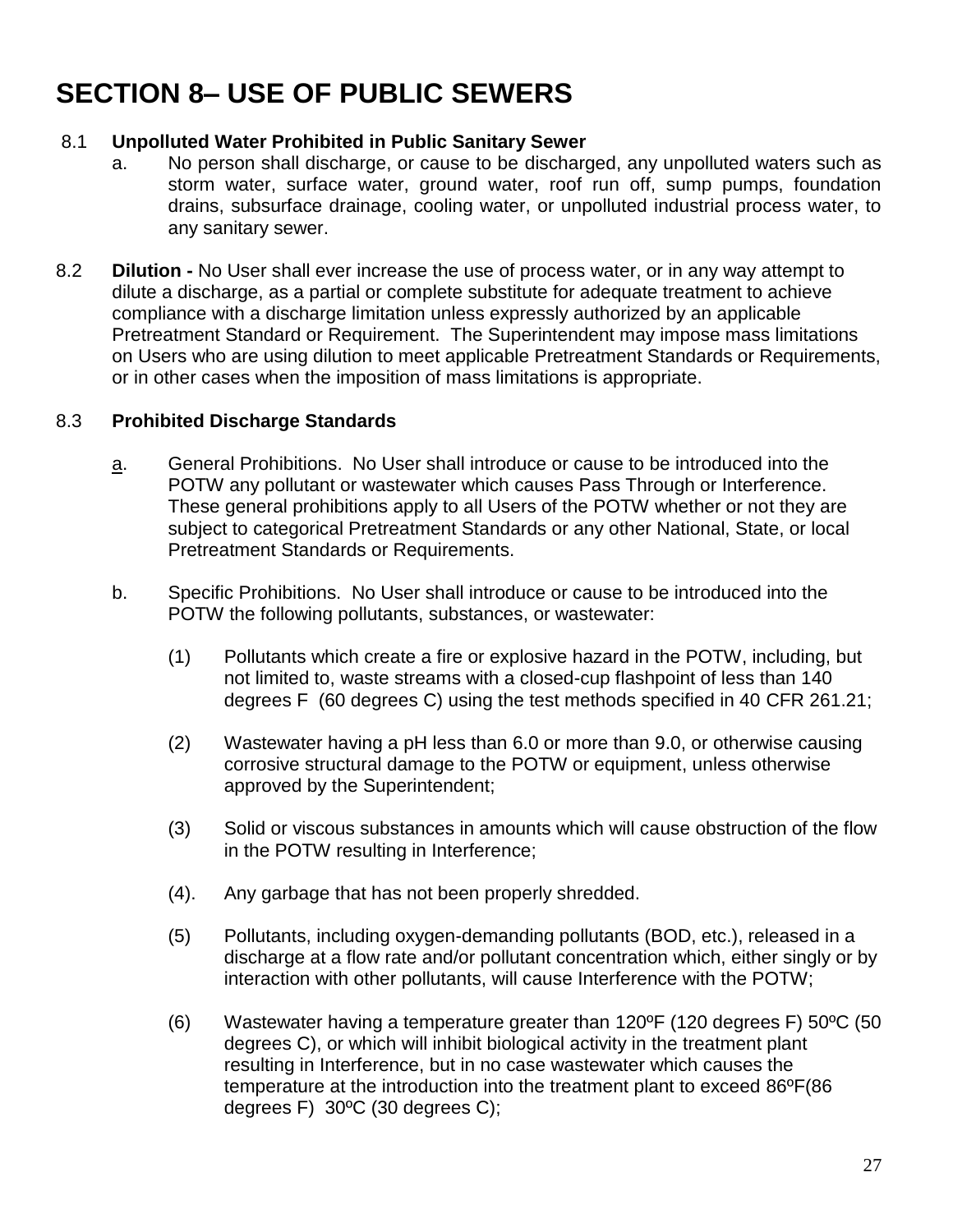- (7) Petroleum oil, non-biodegradable cutting oil, or products of mineral oil origin, in amounts that will cause Interference or Pass Through;
- (8) Pollutants which result in the presence of toxic gases, vapors, or fumes within the POTW in a quantity that may cause acute worker health and safety problems;
- (9) Noxious or malodorous liquids, gases, solids, or other wastewater which, either singly or by interaction with other wastes, are sufficient to create a public nuisance or a hazard to life, or to prevent entry into the sewers for maintenance or repair;
- (10) Wastewater which imparts color which cannot be removed by the treatment process, such as, but not limited to, dye wastes and vegetable tanning solutions, which consequently impairs color of the treatment plant's effluent, thereby violating the RMSD's MePDES permit;
- (11) Wastewater containing any radioactive wastes or isotopes except in compliance with applicable State or Federal regulations;
- (12) Storm Water, surface water, ground water, artesian well water, roof runoff, subsurface drainage, condensate, deionized water, Noncontact Cooling Water, and unpolluted wastewater, unless specifically authorized by [the Superintendent];
- (13) Sludges, screenings, or other residues from the pretreatment of industrial wastes;
- (14) Medical and Dental Wastes, except as specifically authorized by the Superintendent in an individual wastewater discharge permit;
- (15) Wastewater causing, alone or in conjunction with other sources, the treatment plant's effluent to fail toxicity test;
- (16) Detergents, surface-active agents, or other substances which that might cause excessive foaming in the POTW;
- (17) Fats, oils, or greases of animal or vegetable origin in concentrations greater than 100 ml/g;
- (18) Any water or waste containing fats, wax, grease or oils, whether emulsified or not, in excess of one hundred (100) mg/l, or containing substances which may solidify or become viscous at temperatures between 32ºF and 120ºF (0º and 50ºC).
- (19) Waste from septic or holding tanks;
- c. Pollutants, substances, or wastewater prohibited by this Section shall not be processed or stored in such a manner that they could be discharged to the POTW.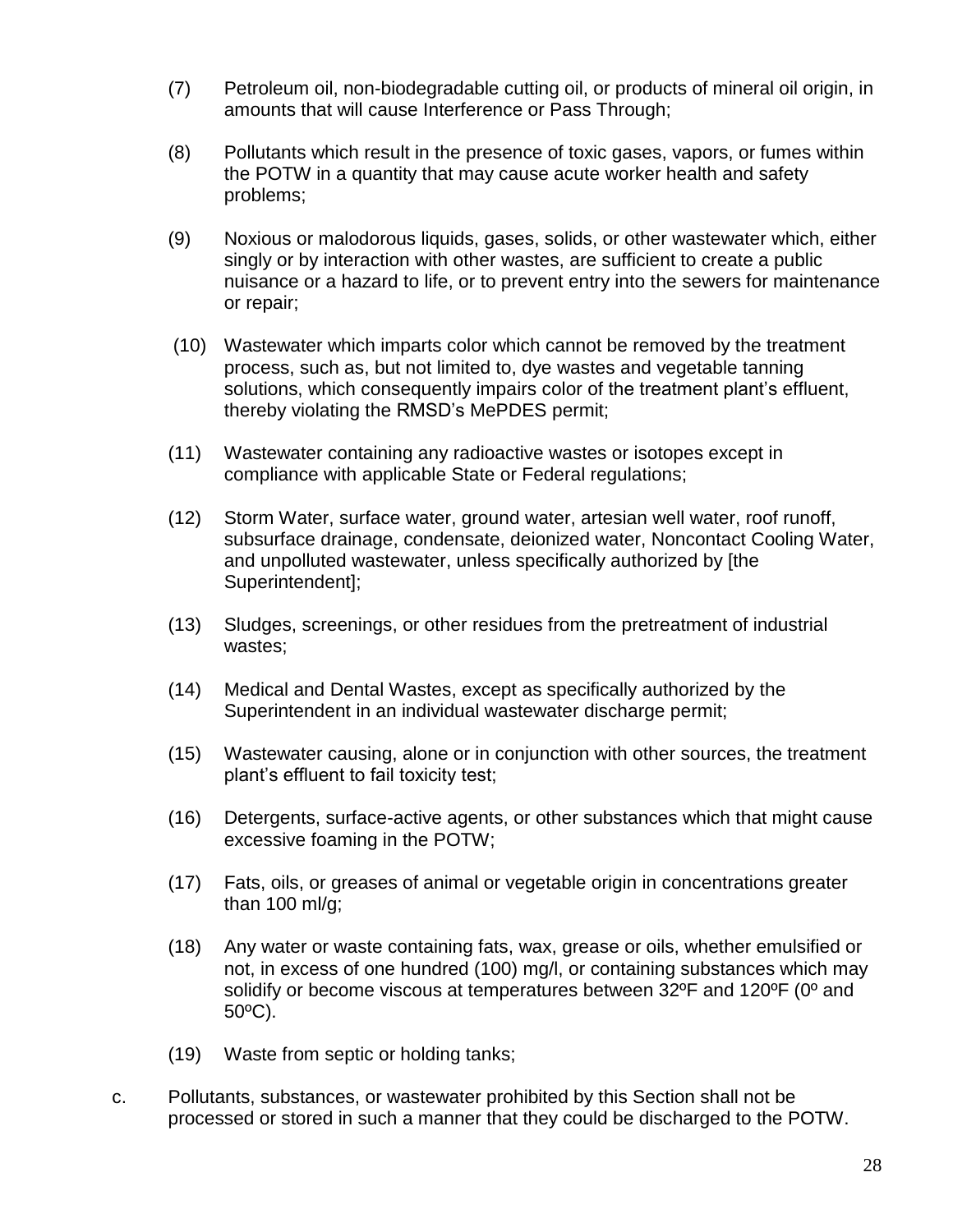Users must comply with the categorical Pretreatment Standards found at 40 CFR Chapter I, Subchapter N, Parts 405–471.

- d. Once included in its permit, the Industrial User must comply with the equivalent limitations developed in this Section in lieu of the promulgated categorical Standards from which the equivalent limitations were derived. **[Note: See 40 CFR 403.6(c)(7)]**
- 8.4 **State Pretreatment Standards** Users must comply with State Pretreatment Standards codified at 06-096 CMR Chapter 528 Pretreatment Program pursuant to 40 CFR part 123.

#### 8.5 **Local Limits**

- a. The Superintendent is authorized to establish Local Limits pursuant to 40 CFR 403.5(c) to protect against Pass Through and Interference. Such limits shall be reviewed and modified periodically as required at the Superintendent's discretion.
- b. No person shall discharge wastewater containing concentrations in excess of the Local Limits.
- c. The above limits apply at the point where the wastewater enters the Public Sewer.
- d. All concentrations for metallic substances are for total metal unless indicated otherwise.
- e. The Superintendent may impose mass limitations in addition to the concentration-based limitations above.
- f. The Superintendent may develop Best Management Practices (BMPs), by ordinance or in individual wastewater discharge permits to implement Local Limits and the requirements of Section 2.1.

#### 8.6 **The Town's Right of Revision**

The Town reserves the right to establish, by ordinance or in individual wastewater discharge permits more stringent Standards or Requirements on discharges to the POTW consistent with the purpose of this ordinance.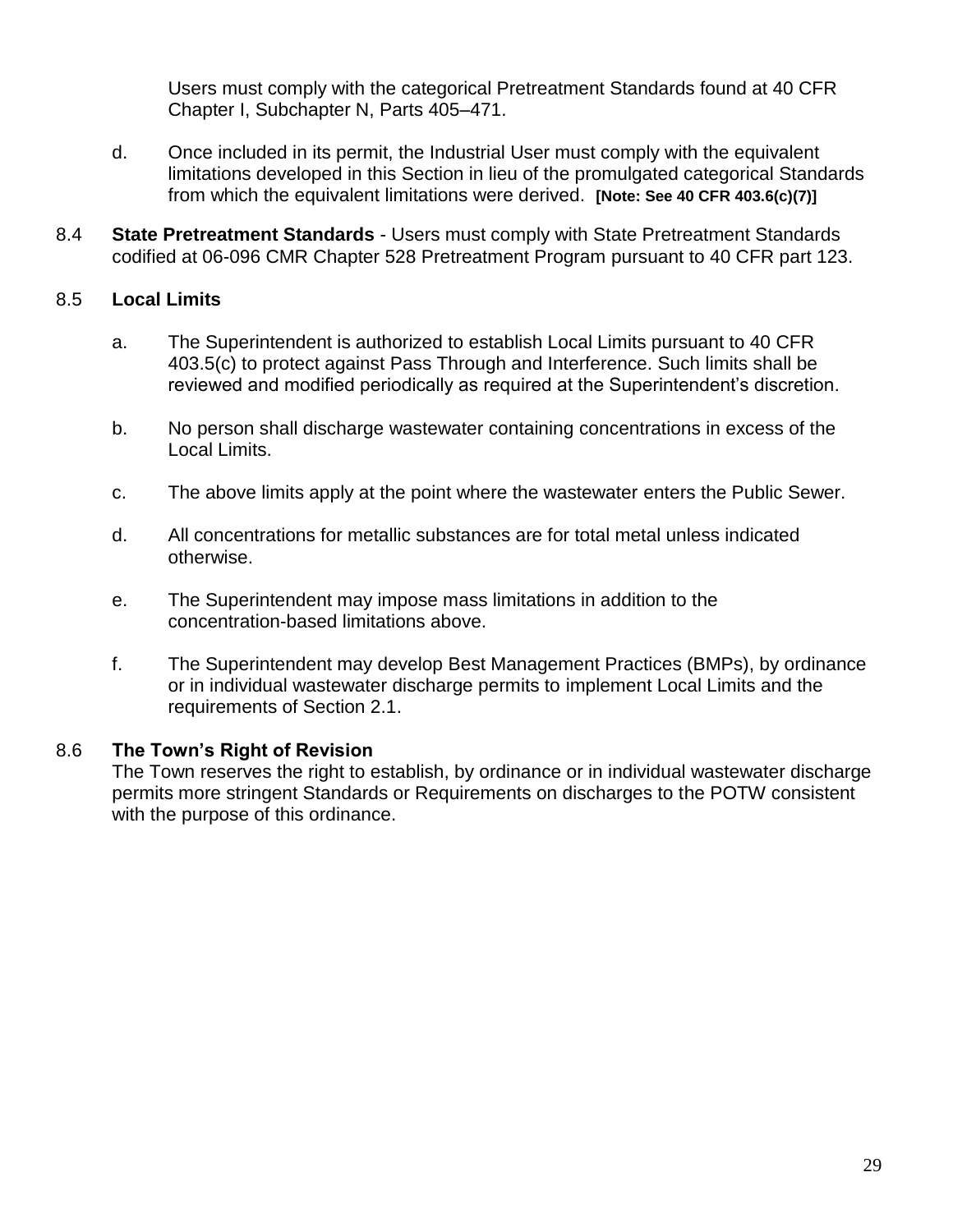## **SECTION 9 - PRETREATMENT OF WASTEWATER**

9.1 **Pretreatment Facilities** - Users shall provide wastewater treatment as necessary to comply with this ordinance and shall achieve compliance with all categorical Pretreatment Standards, Local Limits, and the prohibitions set out in Section 9.3 of this ordinance within the time limitations specified by EPA, the State, or the Superintendent, whichever is more stringent. Any facilities necessary for compliance shall be provided, operated, and maintained at the User's expense. Detailed plans describing such facilities and operating procedures shall be submitted to the Superintendent for review, and shall be acceptable to the Superintendent before such facilities are constructed. The review of such plans and operating procedures shall in no way relieve the User from the responsibility of modifying such facilities as necessary to produce a discharge acceptable to the Town under the provisions of this ordinance. Costs associated with plan reviews will be paid by the User.

#### 9.2 **Additional Pretreatment Measures**

- a. Whenever deemed necessary, the Superintendent may require Users to restrict their discharge during peak flow periods, designate that certain wastewater be discharged only into specific sewers, relocate and/or consolidate points of discharge, separate sewage waste streams from industrial waste streams, and such other conditions as may be necessary to protect the POTW and determine the User's compliance with the requirements of this ordinance.
- b. The Superintendent may require any User discharging into the POTW to install and maintain, on their property and at their expense, a suitable storage and flow-control facility to ensure equalization of flow. An individual wastewater discharge permit may be issued solely for flow equalization.
- c. Grease, oil, and sand interceptors shall be provided when, in the opinion of the Superintendent, they are necessary for the proper handling of wastewater containing excessive amounts of grease and oil, or sand; except that such interceptors shall not be required for residential users. All interception units shall be of a type and capacity approved by the Superintendent and shall be so located to be easily accessible for cleaning and inspection. Such interceptors shall be inspected, cleaned, and repaired by the User at their expense. Reports of Changed Conditions - each User must notify the Superintendent of any significant changes to the User's operations or system which might alter the nature, quality, or volume of its wastewater at least thirty (30) days before the change.

#### 9.3 **Accidental Discharge/Slug Discharge Control Plans**

The Superintendent shall evaluate whether each SIU needs an accidental discharge/slug discharge control plan or other action to control Slug Discharges. The Superintendent may require any User to develop, submit for approval, and implement such a plan or take such other action that may be necessary to control Slug Discharges. An accidental discharge/slug discharge control plan shall address, at a minimum, the following: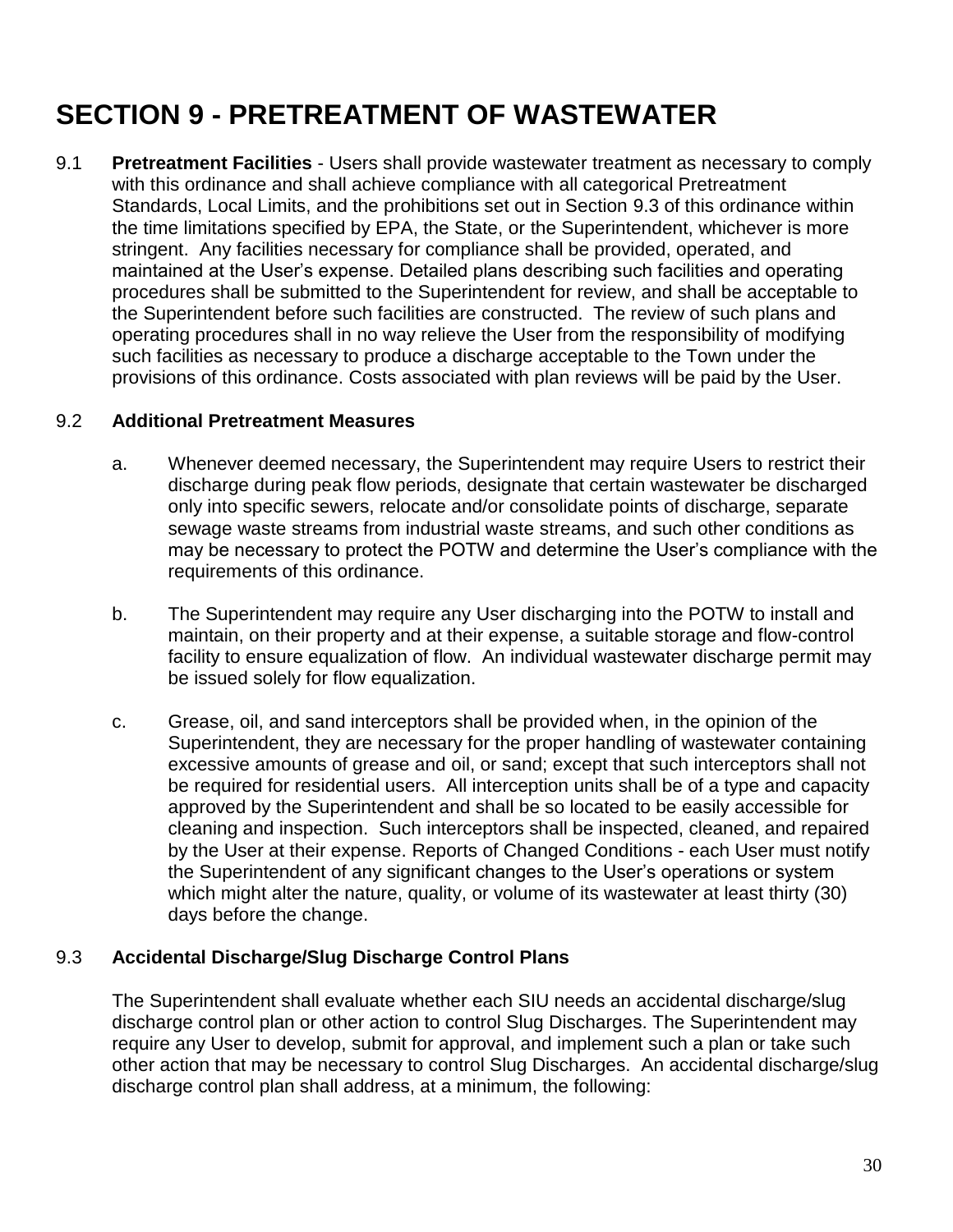- a. Description of discharge practices, including non-routine batch discharges;
- b. Description of stored chemicals;
- c. Procedures for immediately notifying the Superintendent of any accidental or Slug Discharge; and
- d. Procedures to prevent adverse impact from any accidental or Slug Discharge. Such procedures include, but are not limited to, inspection and maintenance of storage areas, handling and transfer of materials, loading and unloading operations, control of plant site runoff, worker training, building of containment structures or equipment, measures for containing toxic organic pollutants, including solvents, and/or measures and equipment for emergency response.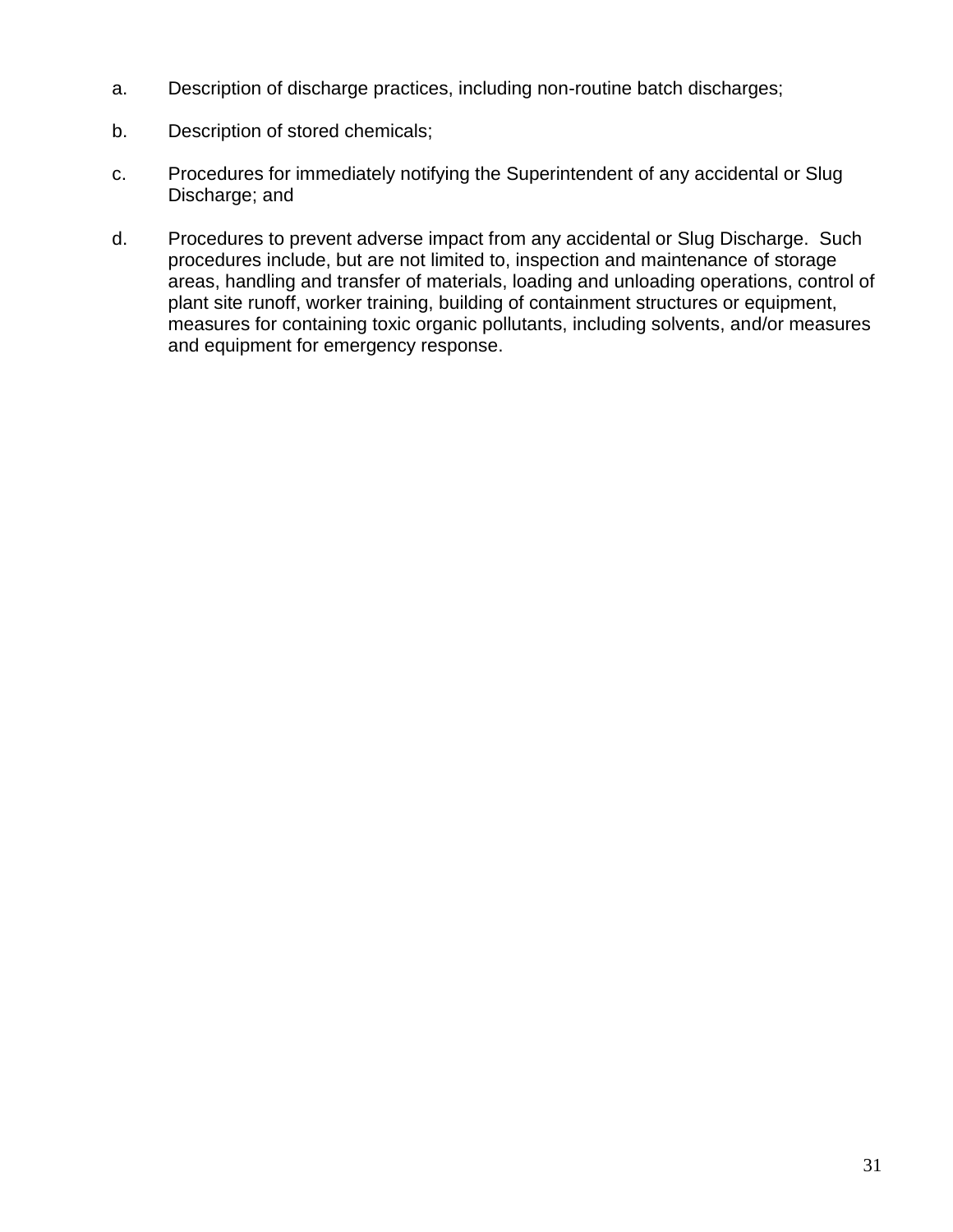### **SECTION 10—Pollutant Interceptors**

#### 10.1 **Grease interceptors**

a. (1) Grease interceptors shall be required in any establishment where food is prepared or dispensed: to include, but not be limited to, restaurants, cafes, lunch counters, cafeterias, bars and clubs, hotels, bed-and-breakfasts, hospitals, sanitariums, factories, school kitchens, commercial kitchens and nursing homes.

(2) The Superintendent may authorize annual waivers in those cases where one of the above commercial establishments is determined not to be a grease generator. Any establishment that generates wastewater, or other waste to enter the public sewer, which contains less than 100 parts per million by weight, of fat, oil or grease shall be considered not to be a grease generator. In reaching his determination the Superintendent may require a test. Testing fees, if necessary, shall be paid by the applicant. If inspection of a sewer service indicates grease is entering the system from a property that has previously obtained a waiver, the Superintendent may revoke the waiver and require that a grease interceptor be installed.

(3) A grease interceptor is not required for individual dwelling units or for any private living quarters. Establishments which are not on the public sewer system are exempt from the requirements of this chapter.

- b. Oil and sand interceptors shall be required when, in the opinion of the Superintendent, they are necessary for the proper handling of liquid wastes containing any flammable wastes, sand or other harmful ingredients, except that such interceptors shall not be required for private living quarters or dwelling units.
- c. Construction and design of interceptors*.* All grease interceptors shall be of a design conforming to the State of Maine Internal Plumbing Code. Sand interceptors, when in the opinion of the Superintendent they are necessary, shall conform to the same standards as grease interceptors. Grease and oil interceptors shall be constructed of impervious materials capable of withstanding abrupt and extreme changes in temperature. They shall be of substantial construction, watertight and equipped with easily removable covers which when bolted in place shall be gastight and watertight. The Superintendent shall review and approve all sizing requirements prior to application for the installation permit.
- d. Permit required for installation*.* A permit for installation of an interceptor shall be obtained from the Superintendent.
- e. Location. Each interceptor and grease trap cleaning record shall be so located as to be readily and easily accessible for cleaning and inspection at all times. Grease trap cleaning records shall be displayed proximal to the location of the grease interceptor. Grease interceptors shall be of the internal type.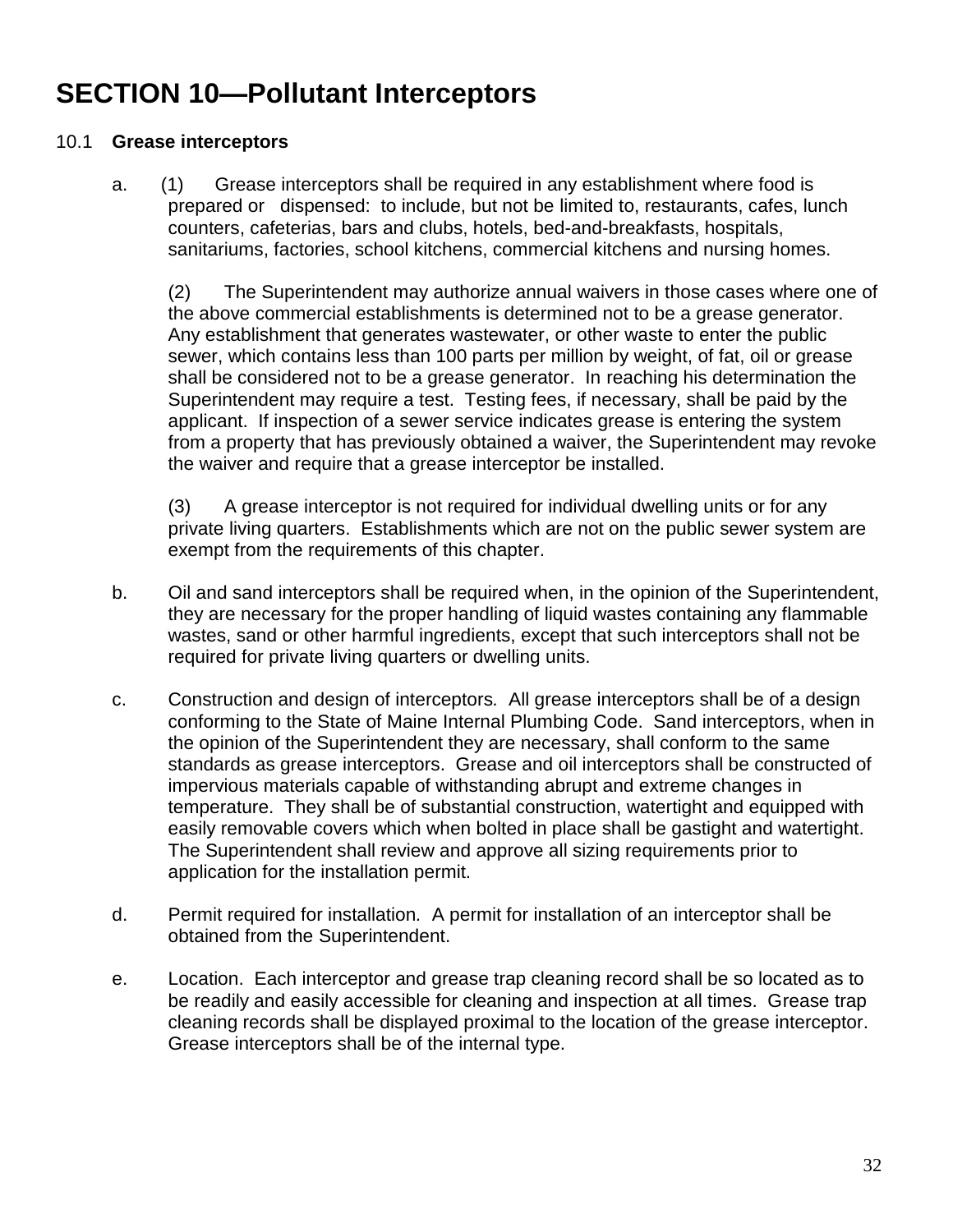f. Installation and maintenance*.*

(1) All establishments which are required to install grease interceptors must have the same installed no later than one hundred and eighty (180) days from the date of notice to do so by the Superintendent.

(2) Installation and maintenance of any interceptor shall comply with the Plumbing code. Accumulated grease shall be removed as needed, but in no case less than once per year. Owners of properties in which grease interceptors are installed must provide evidence of cleaning by mailing or delivering cleaning records to the Town Hall on a regular basis and also, maintain a record of the dates that such interceptors are cleaned. These records remain the property of the Town of Dixfield**.** Seasonal businesses are exempt from inspection and cleaning requirements during the times of year when they are closed.

g. Inspection and violations. In the application for the installation of an interceptor, the owner or tenant of the premises shall grant to the Town permission to conduct unannounced inspections of such interceptor during normal business hours, which inspections shall not unreasonably interfere with normal operations of the business. Should an inspection show a violation of this, the owner and/or tenant of the premises will be advised and will be required to pay for 100% of the cost of the cleaning and any necessary fines.

#### 10.2 **Notification of the Discharge of Hazardous Waste**

- a. Any User who commences the discharge of hazardous waste shall notify the POTW in writing, of any discharge into the POTW of a substance which, if otherwise disposed of, would be a hazardous waste.
- 10.3 **Sample Collection** Samples collected to satisfy reporting requirements must be based on data obtained through appropriate sampling and analysis performed during the period covered by the report, based on data that is representative of conditions occurring during the reporting period.
- 10.4 **Recordkeeping** Users subject to the reporting requirements of this ordinance shall retain, and make available for inspection and copying, all records of information obtained pursuant to any monitoring activities required by this ordinance.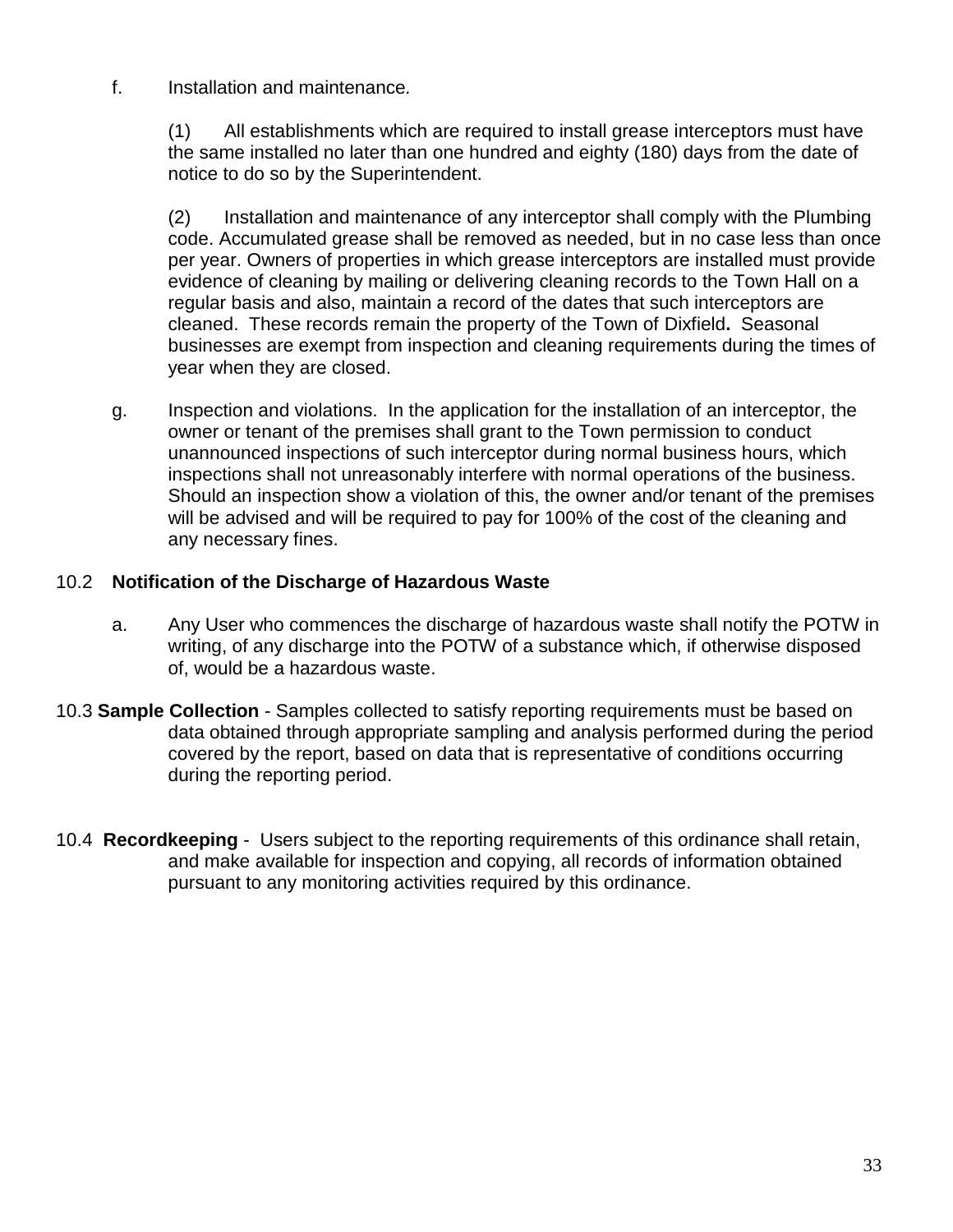### **SECTION 11 – PROTECTION FROM DAMAGE**

11.1 **Damage to Public Sewer Prohibited** – No person shall maliciously, willfully or negligently break, damage, destroy, uncover, deface or tamper with any structure, appurtenance, or equipment which is a part of the municipal sewage works. Any person violating this provision shall be subject to immediate arrest under charge of criminal mischief as set forth in Maine Revised Statutes Annotated, Title 17-A, Chapter 13, Section 806.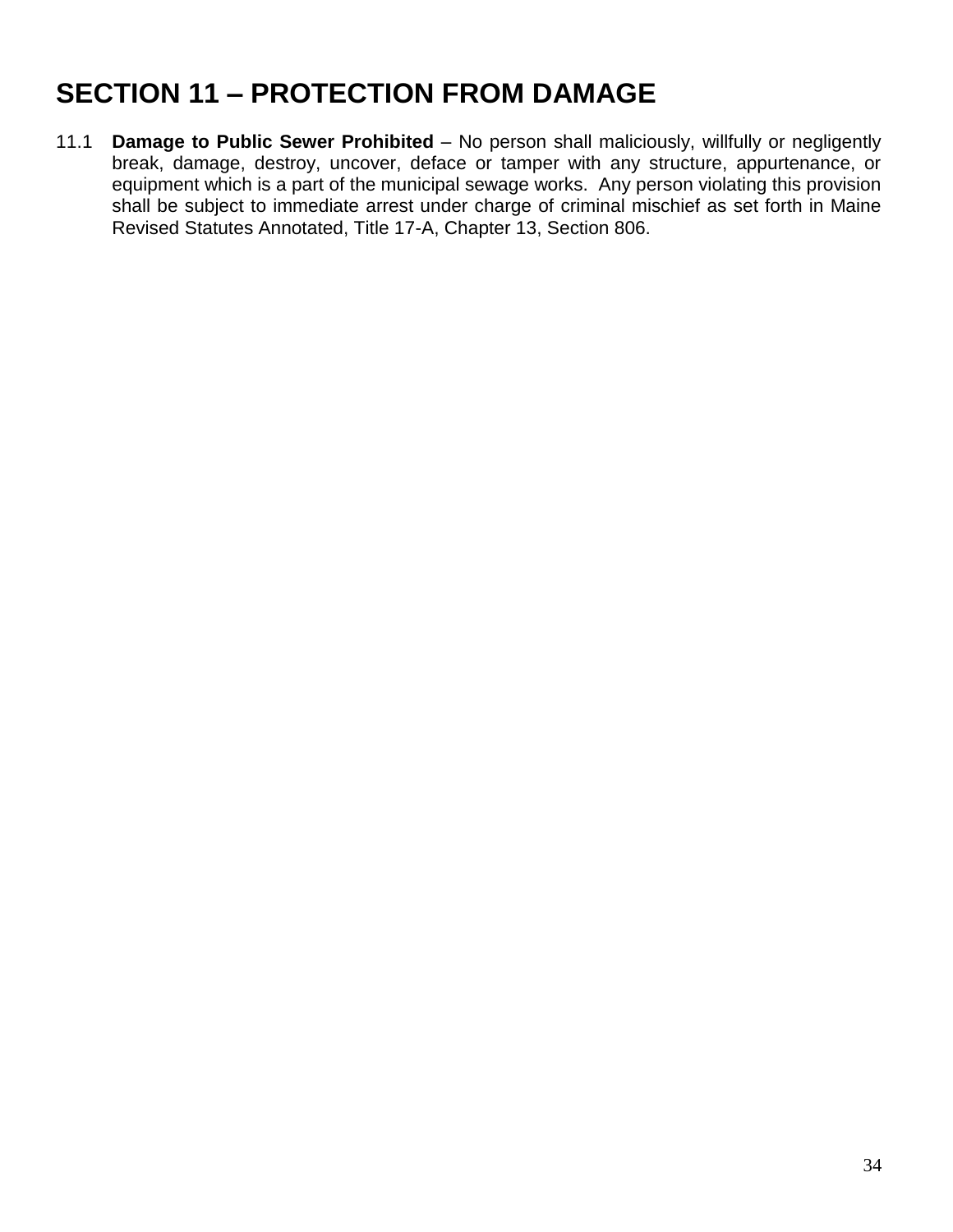### **SECTION 12 – POWERS AND AUTHORITY OF INSPECTORS**

- 12.1 **Right of Entry**  The Superintendent shall have the right to enter the premises of any User to determine whether the User is complying with all requirements of this ordinance and any individual wastewater discharge permit or order issued hereunder. Users shall allow the Superintendent ready access to all parts of the premises for the purpose of inspection, sampling, records examination and copying, and the performance of any additional duties.
	- a. Any temporary or permanent obstruction to safe and easy access to the facility to be inspected and/or sampled shall be promptly removed by the User at the written or verbal request of the Superintendent and shall not be replaced. The costs of clearing such access shall be borne by the User.
	- b. Unreasonable delays in allowing the Superintendent access to the User's premises shall be a violation of this ordinance and access to the POTW will be suspended.

### **SECTION 13—ADMINISTRATIVE ENFORCEMENT REMEDIES**

- 13.1 **Failure to Comply** Any person who fails to comply with the provisions of this ordinance other than those provisions pertaining to the payment of charges for services established herein shall, upon conviction, be subject to a fine not less than one hundred dollars (\$100) and not exceeding one thousand dollars (\$1,000) for each offense. The continued violation of any provision of any section of this ordinance other than those pertaining to the payment of charges for services established herein, shall constitute a separate offense for each and every day such violation of any provision hereof shall continue. In addition to the penalties provided herein, the Town may recover reasonable attorney's fees, court costs and other expenses of litigation by appropriate suit at law against the person found to have violated these rules and regulations.
- 13.2 **Alternative Action(s) by the Town**  As an alternative, upon identifying any violation of this ordinance, the proper authorities of the Town, may institute any appropriate action or proceedings, including an injunction to prevent such unlawful use, construction, or maintenance of cesspools, septic tanks, sewage disposal systems, pipes or drains, and other violations mentioned herein, to restrain, correct or abate such violation, or to prevent the occupancy of any building, structure or land where said violations of this ordinance are found.
- 13.3 **Compliance Orders** When the Superintendent finds that a User has violated, or continues to violate, any provision of this ordinance, an individual wastewater discharge permit, or order issued hereunder, or any other Pretreatment Standard or Requirement, the Superintendent may issue an order to the User responsible for the discharge directing that the User come into compliance within a specified time. If the User does not come into compliance within the time provided, sewer service may be discontinued unless adequate treatment facilities, devices, or other related appurtenances are installed and properly operated. Compliance orders also may contain other requirements to address the noncompliance, including additional self-monitoring and management practices designed to minimize the amount of pollutants discharged to the sewer. A compliance order may not extend the deadline for compliance established for a Pretreatment Standard or Requirement,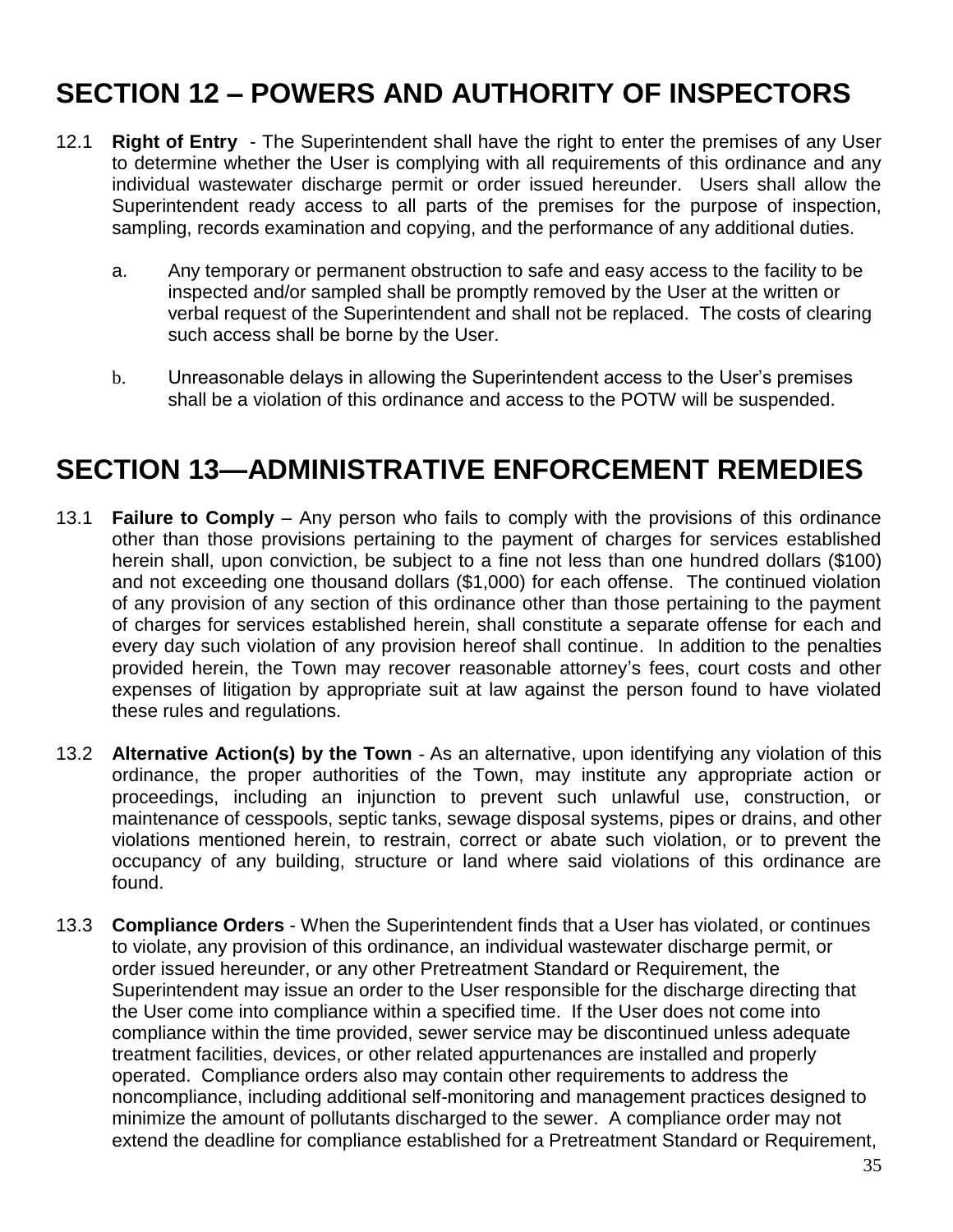nor does a compliance order relieve the User of liability for any violation, including any continuing violation. Issuance of a compliance order shall not be a bar against, or a prerequisite for, taking any other action against the User.

- a. Issuance of an administrative fine shall not be a bar against, or a prerequisite for, taking any other action against the User.
- 13.4 **Remedies Nonexclusive** The remedies provided for in this ordinance are not exclusive. The Superintendent may take any, all, or any combination of these actions against a noncompliant User. Enforcement of pretreatment violations will generally be in accordance with the Town's enforcement response plan. However, the Superintendent may take other action against any User when the circumstances warrant. Further, the Superintendent is empowered to take more than one enforcement action against any noncompliant User.
- 13.5 **Liability to the Town** Any person violating any provisions of this ordinance shall become liable to the Town for any expense, loss, or damage occasioned by the Town by reason of such violation.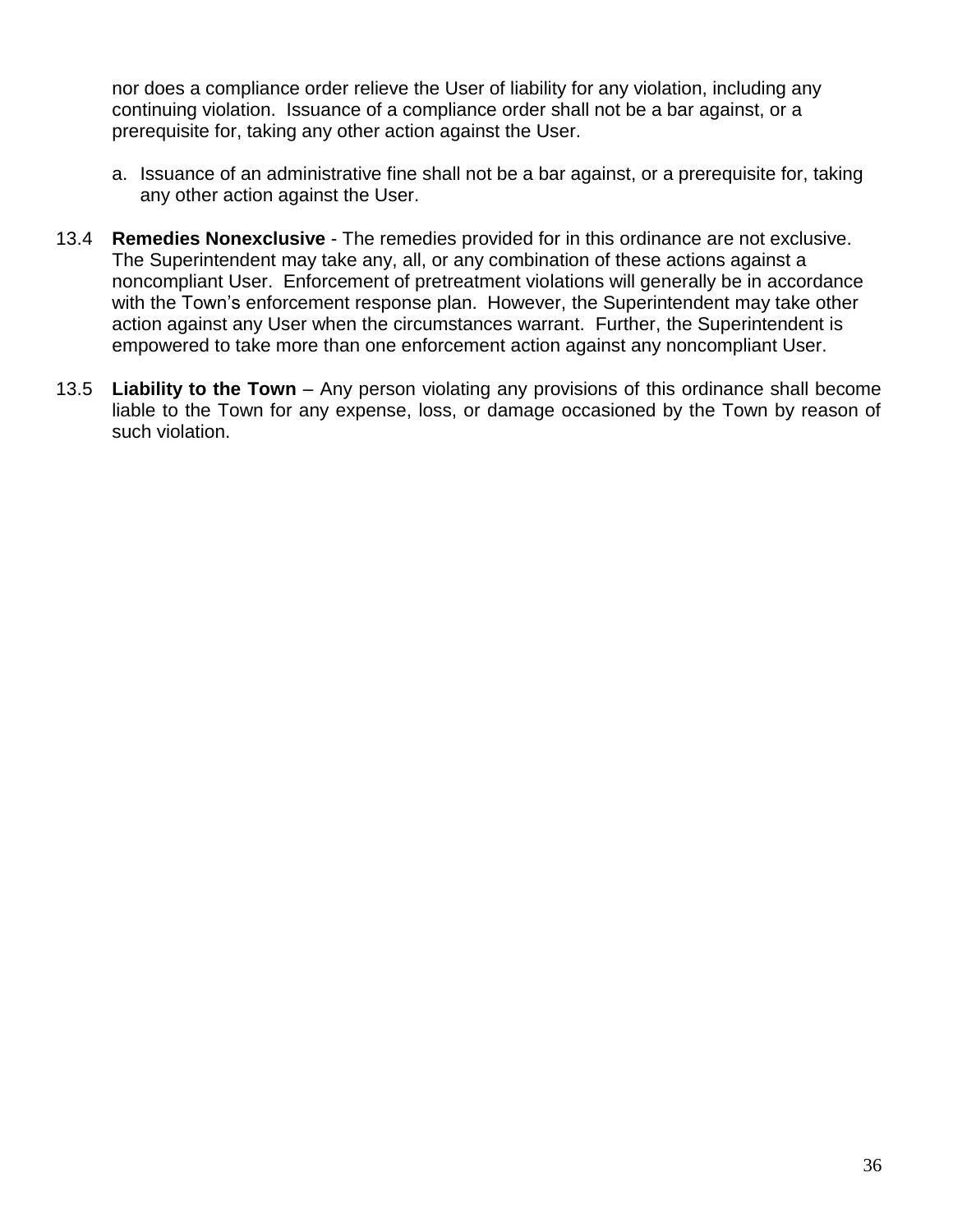### **SECTION 14 – SEWER SERVICE CHARGE**

- 14.1 **Source of Revenues** The board of selectman shall impose a user charge upon each building for the use of the sewage works. User charges shall be expended for the cost of maintaining, repairing and operating the sewage works and the cost of treating sewage from the Town of Dixfield at the Rumford Mexico Wastewater Treatment Facility. A building which is connected to the public sewer shall be deemed to be using the sewage works. User charges shall be calculated by multiplying the based rate and the sewage flow for each building per quarter.
- 14.2 **Establishment of Rates** Sewer service charge rates including readiness to serve charges shall be determined by the Town Selectmen after notice and hearing. This charge will be computed and billed on a quarterly basis throughout the calendar year.
	- a) **Base rate**. In establishing the base rate for user charges the board of selectman may consider any one or more of the following factors.
		- a. The cost of maintaining and operating the sewage works
		- b. The cost of treating the sewage and industrial waste of Dixfield at the Rumford Mexico Wastewater Treatment Facility.
		- c. The average total quantity of sewage and industrial waste discharged into the public sewers of the Town of Dixfield.
		- d. The number of building sewers in the Town
		- e. The number of building sewers which are connected to the public sewer and the number of persons residing in or employed in the buildings which are connected to the public sewer in the Town
		- f. The number of each type of building in the Town of Dixfield
		- g. Any other factors which in the judgement of the board affect the use of the sewage works.
- 14.3 **Billing Categories and Justification** The sewer service area and the nature of buildings required to have sanitary facilities shall be as defined in Section 3.1 hereof.
	- a) A **unit** is either of the following
		- a. A single family dwelling
		- b. (1) apartment, condominium, or town house
		- c. (1) mobile home
		- d. (1) mobile home lot or other lot connected to a public sewer
		- e. (20) school students
		- f. (20) students in a nursery school or day care
		- g. (2) motel or hotel rooms
		- h. (12) seats in a restaurant or pub
		- i. (1) church
		- $i.$  (1) club
		- k. (10) commercial or industrial employees
		- l. (1) gas station
		- m. (40) seats in a playhouse, theater, or cinema
		- n. (1) washing machine in a laundromat
		- o. (12) seats in a cocktail lounge or bar
		- p. (1) beauty salon or barber shop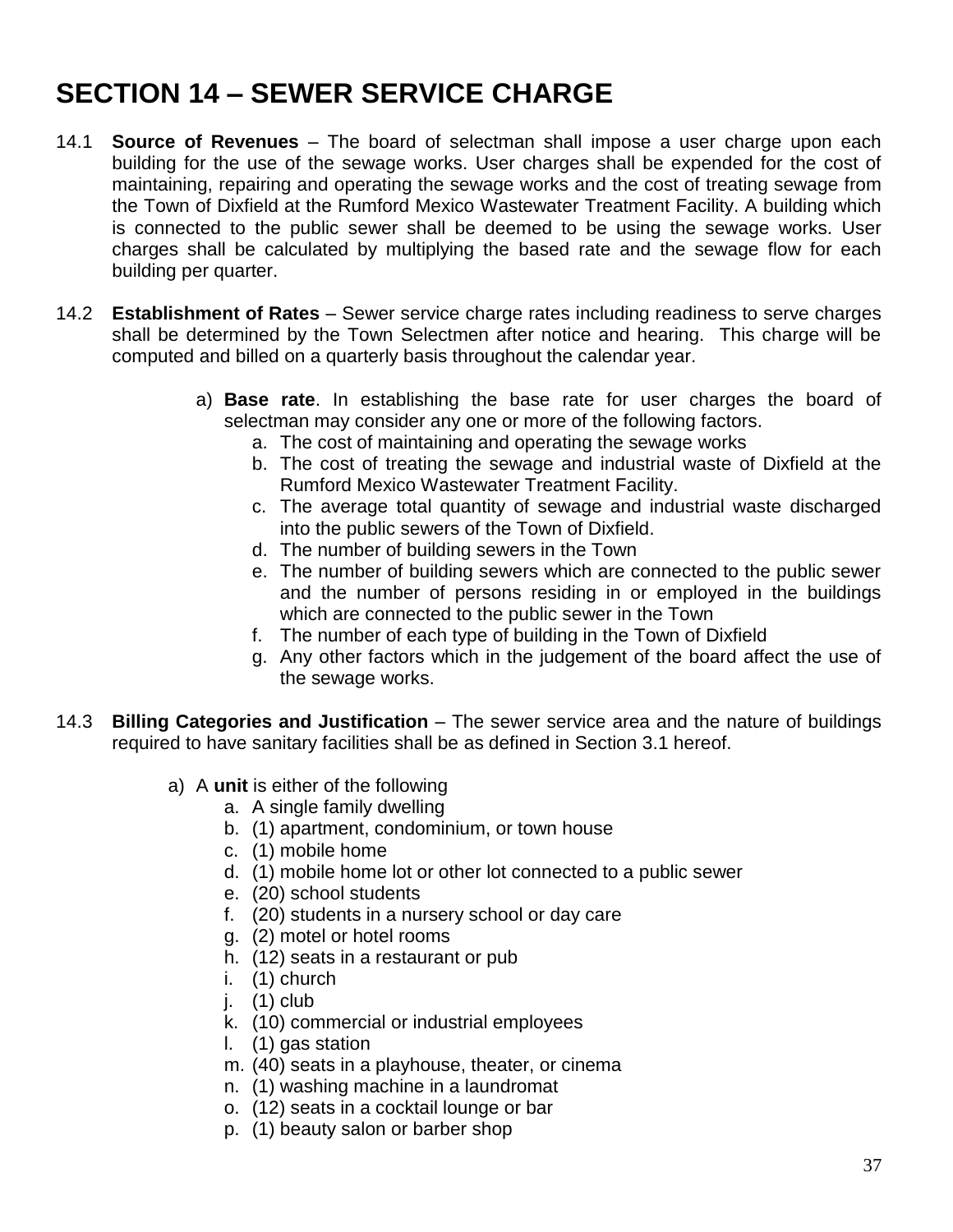- q. (1) car wash bay
- r. (10) residents in a nursing home or boarding home/care facility
- s. Or the equivalent of a single family dwelling based upon the standard that the sewer use or water consumption of a single family dwelling is 1,500 cubic feet per quarter
- b) The **sewage flow** of each building shall be equal to the water consumption by each building as measured by the Town of Dixfield Water Department water meter readings for each building. Buildings without meters shall pay the minimum user charge.
- c) **Minimum user charge** shall equal the base rate multiplied by 1,500 cubic feet per quarter.
- 14.4 **Changes in Rates** The Town Selectmen reserve the right, from time to time, to change the rates of sewer service charges originally or previously assigned to any property owner.
- 14.5 **Late Charge** There shall be a late charge equal to the maximum rate allowed by state law assessed to all delinquent accounts effective thirty (30) days from the date of billing. The rate shall be established annually by the Town and is assessed at the same rate for uncollected taxes.
- 14.6 **Abatement** Any person may petition the Board of Selectman for an abatement of any sewer charge imposed against the person pursuant to this section. The petition shall be made to the board of selectman in writing on a form or in such a manner as may be required by the board of selectman. The person shall state the reason or reasons for the abatement request and provide such other information as the board of selectman determine is necessary to consider the petition for abatement. A person may only request an abatement of sewer user charges for the current year or the previous two years. The board of selectman shall review a petition within sixty (60) days of the date of receipt and shall approve, approve in part, or deny the petition. The decision of the board of selectman shall be in writing and shall state the findings and the reasons the board made its decision. Any person aggrieved by the decision of the board of selectman may appeal the decision to the Board of Appeals. The board of selectman may grant an abatement for the following reasons.
	- a) An error in billing of any sewer user charges imposed
	- b) A building against which quarterly user charges are imposed is vacant for the entire calendar year for which the quarterly charges were imposed
	- c) The person is experiencing extreme hardship upon proof of a lack of ability to pay all or a part of the sewer user charges imposed
	- d) A water leak which impacts on the calculation of the user charge providing the water leak does not enter the sewer
	- e) Other circumstances which increase the amount of water consumption by the person but does not result in a corresponding increase to the discharge of sewer into the Dixfield sewer system
- 14.7 **Special Industrial Rates** A special sewer service charge shall be assigned to any firm or organization which discharges industrial wastes to the POTW.

The Town may adopt charges and fees which may include:

a. Fees for reimbursement of costs for setting up and operating a pretreatment program;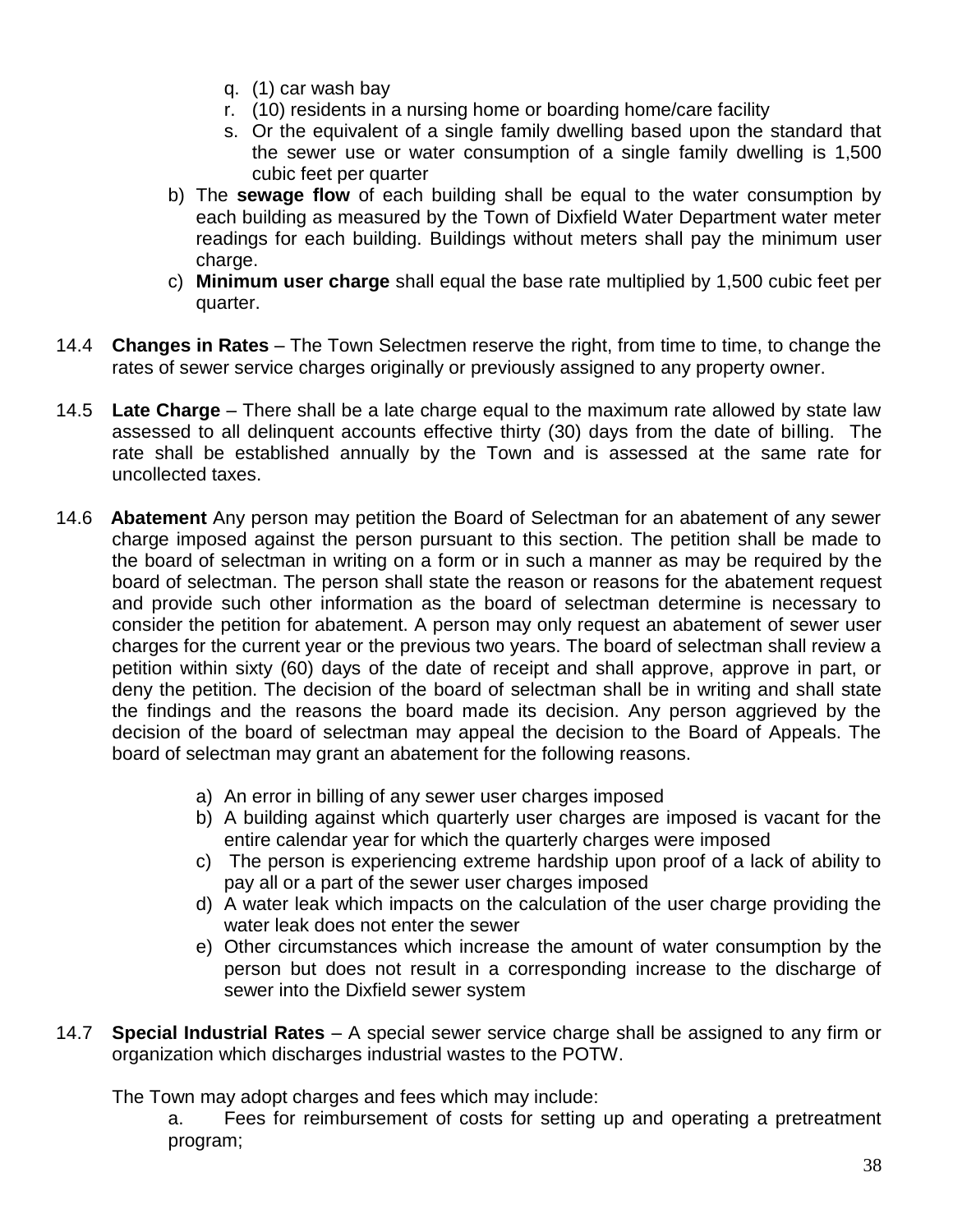- b. Fees for monitoring, inspections and surveillance procedures:
- c. Fees for reviewing accidental discharge procedures and construction;
- d. Fees for permit applications;
- e. Fees for filing appeals;
- f. Fees for consistent removal (by the Town) of pollutants otherwise subject to Federal Pretreatment Standards;
- g. Other fees as the Town may deem necessary to carry out the requirements contained herein.

These fees relate solely to the matters covered by this Ordinance and are separate from all other fees chargeable by the Town.

14.8 **Unpolluted Water Surcharge**: The selectmen may impose a surcharge fee for Users known to discharge unpolluted water to the POTW. (May help with compliance to 9.1(b).